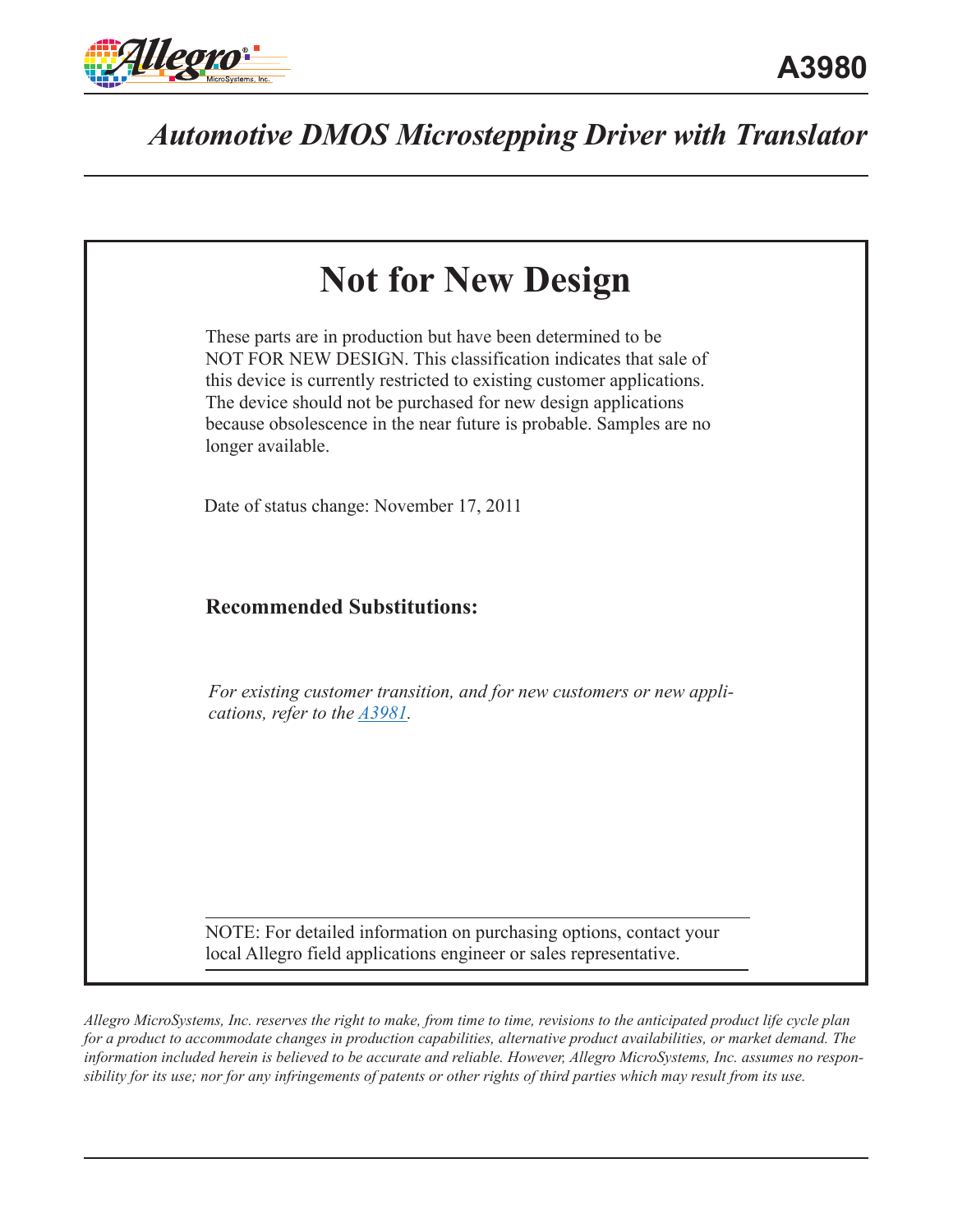

### **Features and Benefits**

- Typical application up to  $\pm 1$  A, 35 V output rating
- Low R<sub>DS(ON)</sub> outputs, 0.67 Ω source, 0.54 Ω sink typical
- Automatic current decay mode detection/selection
- 3.0 V to 5.5 V logic supply voltage range
- Mixed, fast, and slow current decay modes
- Synchronous rectification for low power dissipation
- Internal OVLO, UVLO, and thermal shutdown circuitry
- Crossover current protection
- Short to supply/ground and short/low load current diagnostics

### **Package: 28 pin TSSOP with exposed thermal pad (suffix LP)**



### **Description**

The A3980 is a complete microstepping motor driver with built-in translator for easy operation. It is designed to operate bipolar stepper motors in full-, half-, eighth-, and sixteenthstep modes, at up to 35 V and  $\pm$ 1 A. The A3980 includes a fixed off-time current regulator which has the ability to operate in slow, fast, or mixed decay modes. This results in reduced audible motor noise, increased step accuracy, and reduced power dissipation.

The translator is the key to the easy implementation of the A3980. Simply inputting one pulse on the step input drives the motor one microstep. There are no phase sequence tables, high frequency control lines, or complex interfaces to program. The A3980 interface is an ideal fit for applications where a complex μP is unavailable or overburdened.

Internal synchronous rectification control circuitry is provided to improve power dissipation during PWM operation.

Internal circuit protection includes: thermal shutdown with hysteresis, overvoltage lockout (OVLO), undervoltage lockout (UVLO), and crossover current protection. Special power-up sequencing is not required. In addition, two diagnostic fault flags provide indication of shorts or opens on the motor windings.

The A3980 is supplied in a low-profile (1.1 mm) 28L TSSOP with exposed thermal pad. This device is lead (Pb) free, with 100% matte tin leadframe plating.



**Typical Application**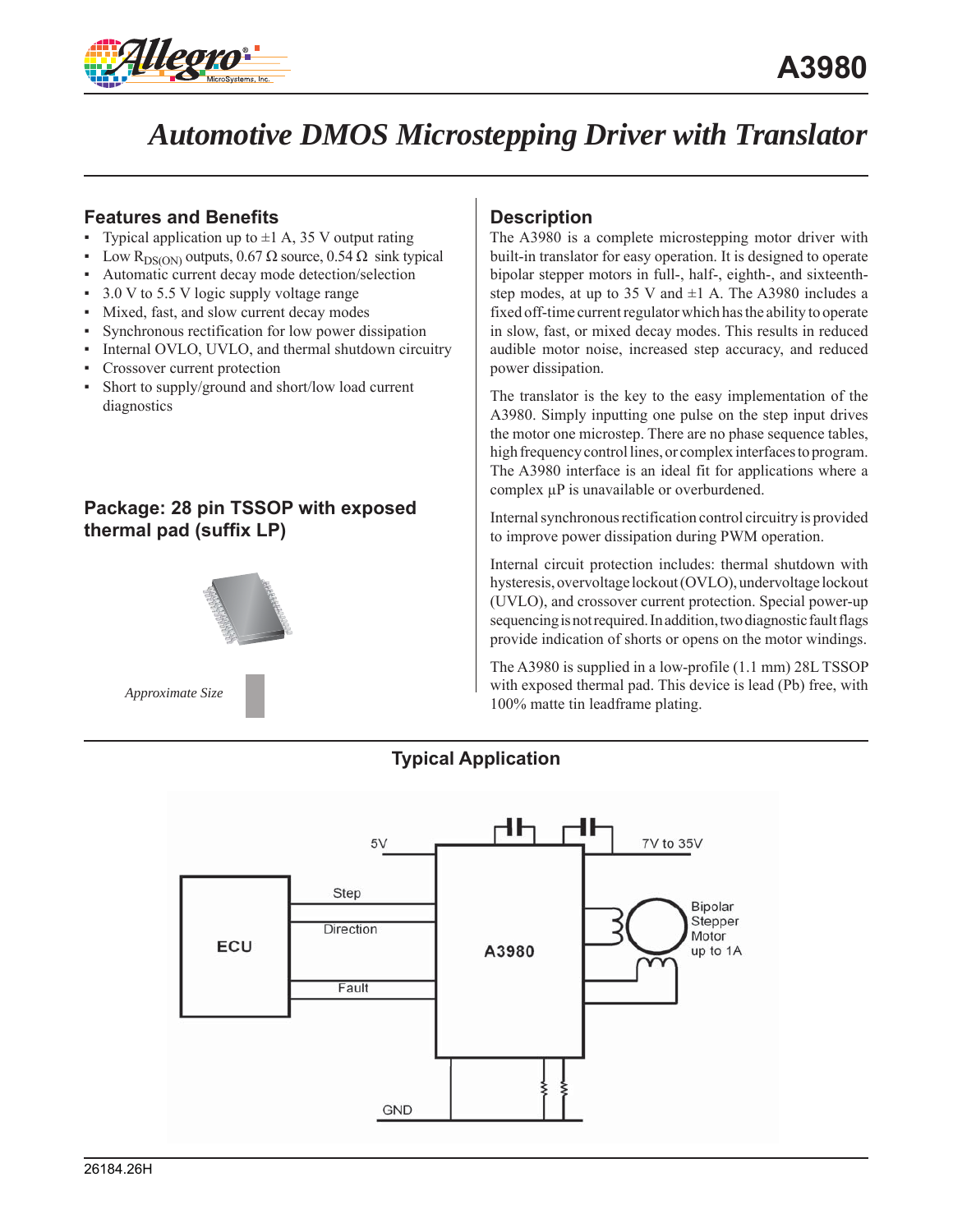#### **Selection Guide**

| <b>Part Number</b> | Packing              |
|--------------------|----------------------|
| A3980KLPTR-T       | 4000 pieces per reel |

#### **Absolute Maximum Ratings**

| <b>Characteristic</b>                    | Symbol                        | <b>Notes</b>           | Rating                   | <b>Units</b> |
|------------------------------------------|-------------------------------|------------------------|--------------------------|--------------|
| Load Supply Voltage                      | $V_{BB}$                      | 500 ms                 | 50                       | $\vee$       |
| Logic Supply Voltage                     | $V_{DD}$                      |                        | 7.0                      | $\vee$       |
|                                          |                               |                        | $-0.3$ to $V_{DD}$ + 0.3 | V            |
| Logic Input Voltage                      | $V_{IN}$                      | $(t_{W}$ < 30 ns)      | $-1.0$ to $V_{DD}$ + 1   | $\vee$       |
| Sense Voltage                            | $\mathsf{V}_{\mathsf{SENSE}}$ |                        | 0.5                      | $\vee$       |
| Reference Voltage                        | V <sub>REF</sub>              |                        | 0 to $V_{DD}$            | V            |
| <b>Operating Ambient Temperature</b>     | T <sub>A</sub>                | Range K                | $-40$ to 125             | $^{\circ}$ C |
| Maximum Junction Temperature             | $T_{\parallel}$ (max)         |                        | 150                      | $^{\circ}$ C |
| Storage Temperature                      | $T_{\text{stg}}$              |                        | $-55$ to 150             | $^{\circ}$ C |
| ESD Rating - Human Body Model            |                               | AEC-Q100-002, all pins | 2.0                      | kV           |
| <b>ESD Rating - Charged Device Model</b> |                               | AEC-Q100-011, all pins | 1.0                      | kV           |

#### **Thermal Ratings**

| <b>Characteristic</b>      | Symbol          | <b>Test Conditions*</b>                                                                         | Value | <b>Units</b> |
|----------------------------|-----------------|-------------------------------------------------------------------------------------------------|-------|--------------|
| Package Thermal Resistance | $R_{\theta JA}$ | 2-layer PCB with 3.8 in. <sup>2</sup> of copper area each side $ $<br>connected by thermal vias | 32    | °C/W         |
|                            |                 | 4-layer PCB based on JEDEC standards                                                            | 28    | °C/W         |

\*Additional thermal information available on Allegro Web site.

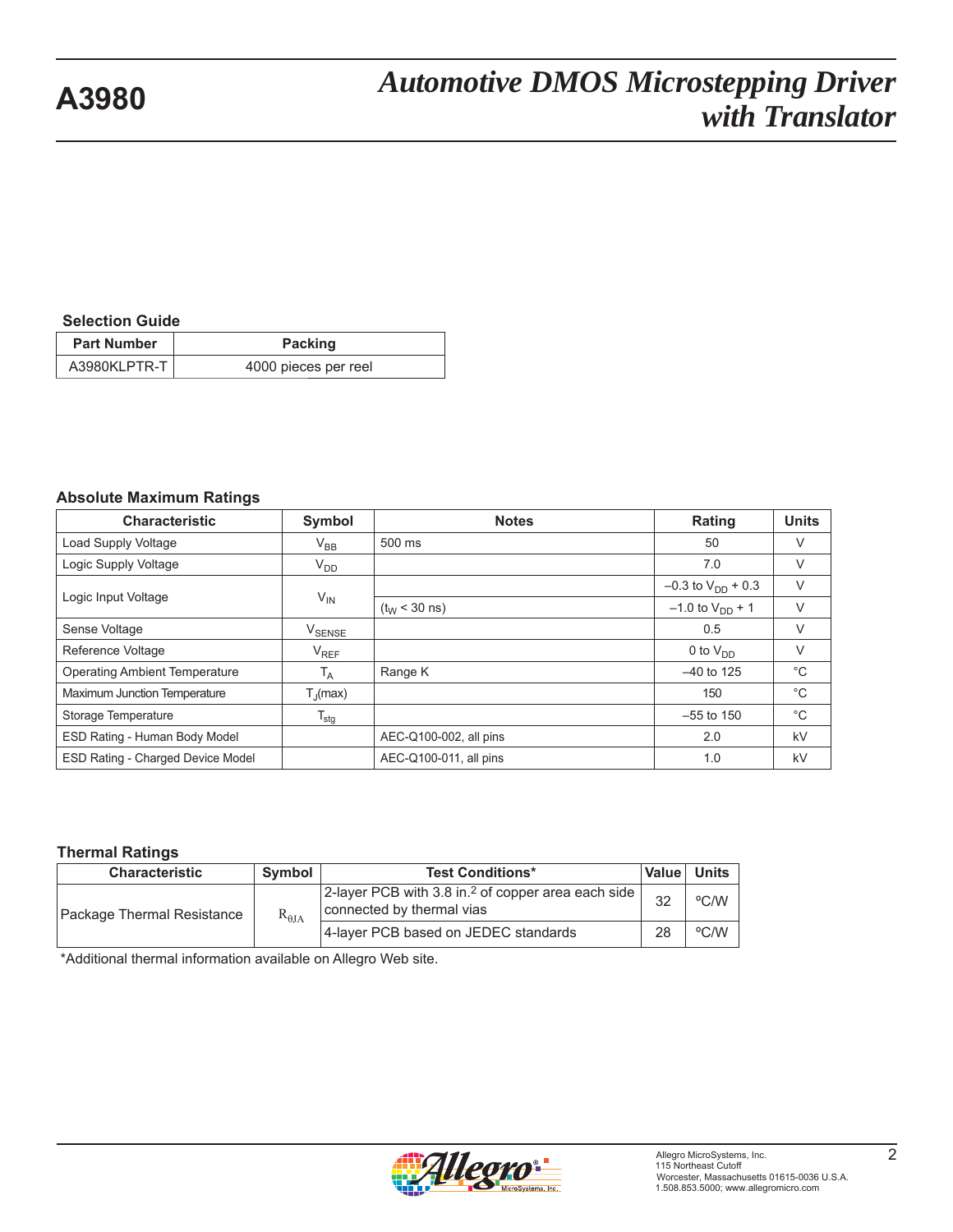

Functional Block Diagram

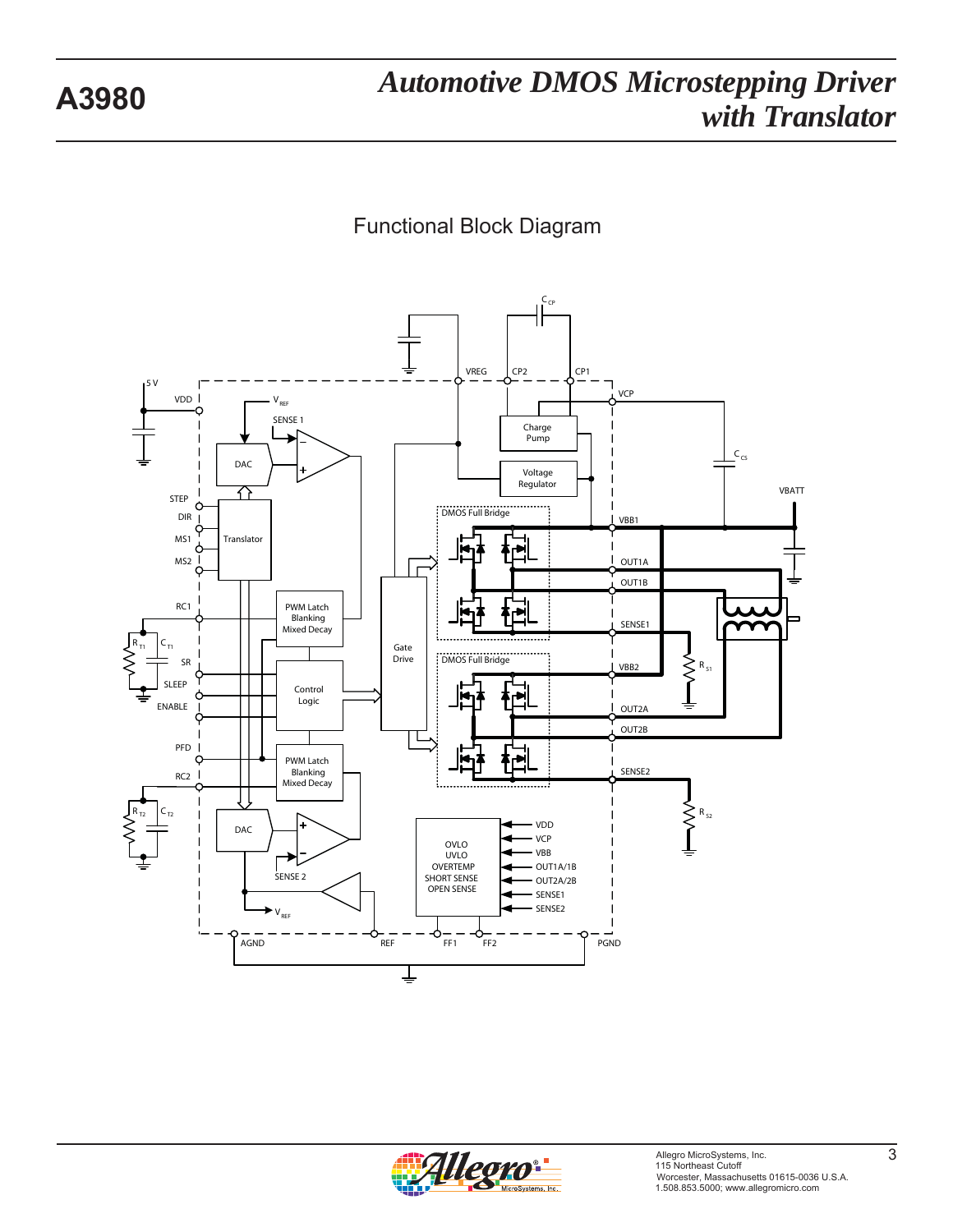| <b>Characteristics</b>               | <b>Symbol</b>                 | <b>Test Conditions</b>                                                                                                       | Min.                     | Typ.1                    | Max.                  | <b>Units</b>   |
|--------------------------------------|-------------------------------|------------------------------------------------------------------------------------------------------------------------------|--------------------------|--------------------------|-----------------------|----------------|
| <b>Output Drivers</b>                |                               |                                                                                                                              |                          |                          |                       |                |
| Load Supply Voltage Range            | $V_{BB}$                      | Driving<br>Operating<br>Sleep mode                                                                                           | 8<br>$\overline{7}$<br>0 |                          | $V_{OVB}$<br>50<br>35 | V              |
| Output Leakage Current <sup>2</sup>  | $I_{DSS}$                     | $V_{OUT} = V_{BB}$<br>$V_{OUT} = 0 V$                                                                                        |                          | < 1.0<br>< 1.0           | 20<br>$-20$           | μA             |
| Output-On Resistance                 |                               | Source driver, $I_{OUT} = -1$ A, $T_A < 25^{\circ}$ C<br>Sink driver, $I_{OUT} = 1$ A, $T_A < 25^{\circ}$ C                  |                          | 0.51<br>0.45             | 0.86<br>0.65          | Ω              |
|                                      | $R_{DSON}$                    | Source driver, $I_{OUT} = -1$ A, $T_A < 125$ °C<br>Sink driver, $I_{\text{OUT}} = 1 \text{ A}$ , $T_A < 125^{\circ}\text{C}$ |                          | 0.87<br>0.72             | 1.06<br>0.83          | Ω              |
| Body Diode Forward Voltage           | $V_F$                         | Source diode, $I_F = -1$ A<br>Sink diode, $I_F = 1$ A                                                                        |                          |                          | 1.4<br>1.4            | V              |
| Motor Supply Current                 | $I_{BB}$                      | $f_{\text{PWM}}$ < 50 kHz<br>Operating, outputs disabled<br>Sleep mode                                                       |                          |                          | 8<br>6<br>20          | mA<br>mA<br>μA |
| Logic Supply Current                 | $I_{DD}$                      | $f_{\text{PWM}}$ < 50 kHz<br>Outputs off<br>Sleep mode                                                                       |                          |                          | 12<br>10<br>20        | mA<br>mA<br>μA |
| Logic Interface                      |                               |                                                                                                                              |                          |                          |                       |                |
| Logic Supply Voltage Range           | $\mathsf{V}_{\mathsf{DD}}$    | Operating                                                                                                                    | 3.0                      | 5.0                      | 5.5                   | V              |
| Input Low Voltage                    | $V_{IL}$                      |                                                                                                                              |                          | $\overline{\phantom{0}}$ | 0.3 V <sub>DD</sub>   | V              |
| Input High Voltage                   | $V_{\text{IH}}$               | -                                                                                                                            | $0.7 V_{DD}$             | $\qquad \qquad -$        | $\qquad \qquad -$     | V              |
| Input Hysteresis                     | V <sub>IHYS</sub>             |                                                                                                                              | 200                      | 300                      | 500                   | mV             |
| Input Current <sup>2</sup>           | $I_{IN}$                      |                                                                                                                              | $-20$                    | $< \pm 1$                | 20                    | μA             |
| Output Low Voltage                   | $V_{OL}$                      | $I_{\odot} = 3$ mA                                                                                                           | $\equiv$                 | $\overline{\phantom{0}}$ | 0.4                   | $\vee$         |
| Output High Voltage                  | $V_{OH}$                      | $I_{\text{O}} = -200 \mu A$                                                                                                  | 2.8                      | $\overline{\phantom{0}}$ | $\equiv$              | V              |
| <b>STEP Pin Low</b>                  | $t_{\scriptstyle\text{STPL}}$ |                                                                                                                              | $\mathbf{1}$             | $\qquad \qquad -$        | $\qquad \qquad -$     | μs             |
| STEP Pin High                        | $t_{\scriptstyle\text{STPH}}$ |                                                                                                                              | $\mathbf{1}$             |                          |                       | μs             |
| Setup Time for Input Change to STEP  | $t_{\text{SU}}$               | MS1, MS2, DIR                                                                                                                | 200                      | $\qquad \qquad -$        | $\qquad \qquad -$     | ns             |
| Hold Time for Input Change from STEP | $t_H$                         | MS1, MS2, DIR                                                                                                                | 200                      | $\overline{\phantom{0}}$ | —                     | ns             |
| Wake-Up Time from SLEEP              | $t_{EN}$                      |                                                                                                                              |                          |                          | 1                     | ms             |

### **ELECTRICAL CHARACTERISTICS** at  $T_J = -40^{\circ}C$  to +150 $^{\circ}C$ ,  $V_{BB} = 14$  V,  $V_{DD} = 3.0$  to 5.5 V (unless otherwise noted)

*Continued on next page*

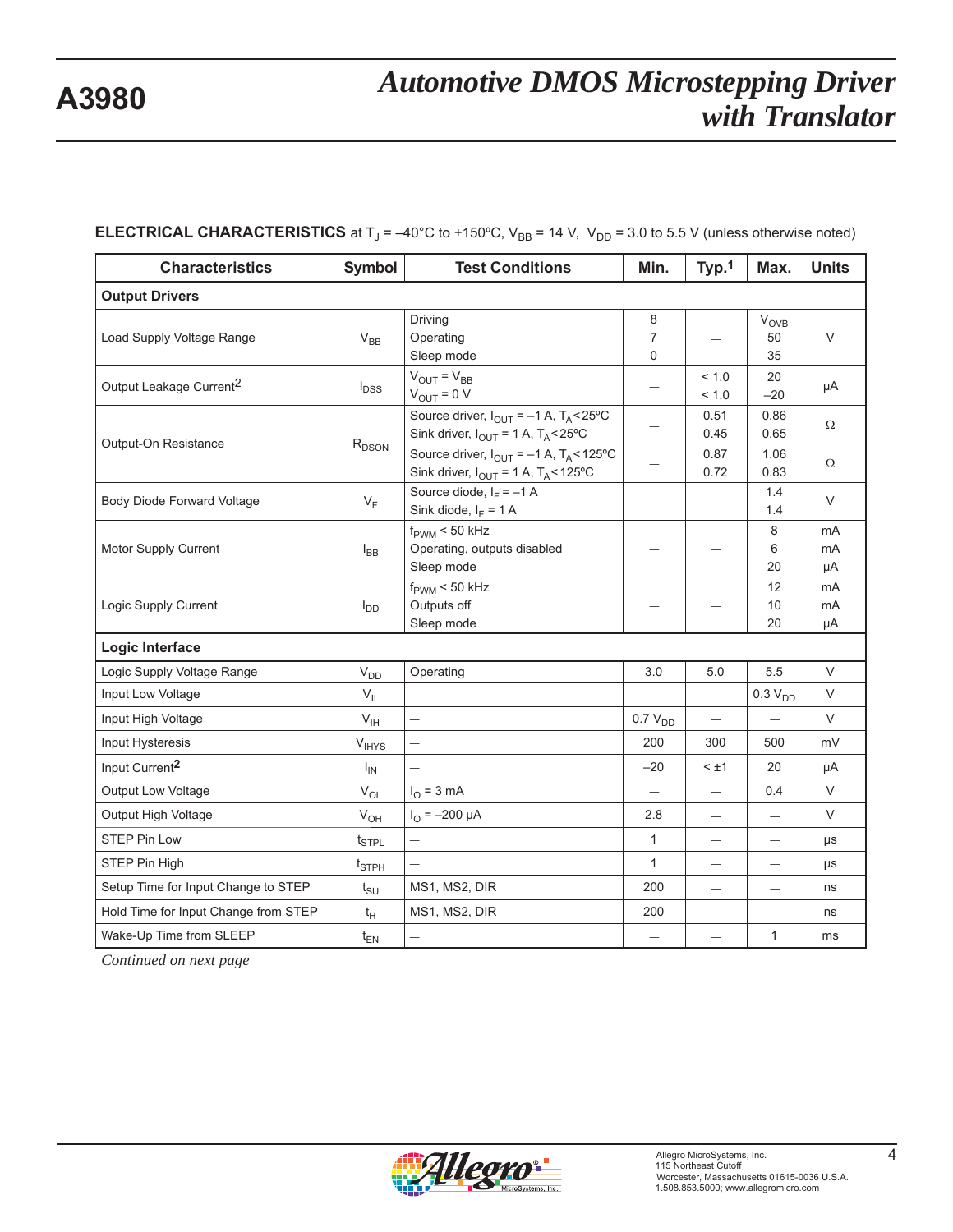| <b>Characteristics</b>                         | Symbol                      | <b>Test Conditions</b>                                                                                                                        | Min.                     | Typ. <sup>1</sup>                     | Max.                     | <b>Units</b> |
|------------------------------------------------|-----------------------------|-----------------------------------------------------------------------------------------------------------------------------------------------|--------------------------|---------------------------------------|--------------------------|--------------|
| <b>Current Control</b>                         |                             |                                                                                                                                               |                          |                                       |                          |              |
| <b>Blank Time</b>                              | <b>t<sub>BLANK</sub></b>    | $R_T$ = 56 K, $C_T$ = 680 pF                                                                                                                  | 700                      | 950                                   | 1200                     | ns           |
| <b>Fixed Off Time</b>                          | $t_{\text{OFF}}$            | $R_T$ = 56 K, $C_T$ = 680 pF                                                                                                                  | 30                       | 38                                    | 46                       | μs           |
| Mixed Decay Trip Points                        | PFD <sub>H</sub><br>$PFD_L$ |                                                                                                                                               |                          | $0.60 V_{DD}$<br>0.21 V <sub>DD</sub> |                          | $\vee$       |
| <b>Crossover Dead Time</b>                     | $t_{DT}$                    | -                                                                                                                                             | 100                      | 475                                   | 800                      | ns           |
| Recommended Reference Input Voltage            | $V_{REF}$                   |                                                                                                                                               | 0.8                      | $\overline{\phantom{0}}$              | 4                        | $\vee$       |
| Reference Input Current <sup>2</sup>           | $I_{REF}$                   | $\overline{\phantom{0}}$                                                                                                                      | $-3$                     | 0                                     | 3                        | μA           |
| Current Trip-Level Error <sup>3</sup>          | err <sub>1</sub>            | $2 V < V_{REF}$ < 4 V, % $I_{TripMAX}$ = 38%<br>$2 V < V_{REF}$ < 4 V, % $I_{TripMAX}$ = 70%<br>$2 V < V_{REF} < 4 V, \% I_{TripMAX} = 100\%$ | $\overline{\phantom{0}}$ |                                       | ±15<br>±10<br>±5         | $\%$         |
| <b>Thermal Protection</b>                      |                             |                                                                                                                                               |                          |                                       |                          |              |
| <b>Thermal Shutdown</b>                        | $T_{SD}$                    | —                                                                                                                                             | 160                      | 170                                   | 180                      | °C           |
| <b>Thermal Shutdown Hysteresis</b>             | $\mathsf{T}_{\mathsf{SDH}}$ | $\overline{\phantom{0}}$                                                                                                                      |                          | 15                                    |                          | °C           |
| <b>Diagnostics</b>                             |                             |                                                                                                                                               |                          |                                       |                          |              |
| Max V <sub>DS</sub> on High-Side Bridge FETs   | $V_{DSHT}$                  | Sampled after t <sub>BLANK</sub> + t <sub>SCT</sub>                                                                                           | $\equiv$                 | 1.5                                   | $\overline{\phantom{0}}$ | $\vee$       |
| Max V <sub>DS</sub> on Low-Side Bridge FETs    | $V_{DSLT}$                  | Sampled after $t_{BLANK} + t_{SCT}$                                                                                                           |                          | 1.5                                   |                          | $\vee$       |
| V <sub>DS</sub> Fault Measurement Delay        | ${\rm t}_{\rm SCT}$         | $\equiv$                                                                                                                                      | $\overline{\phantom{0}}$ | 700                                   | $\overline{\phantom{0}}$ | ns           |
| Minimum Load Current                           | $I_{\rm OC}$                | w.r.t. I <sub>TRIPMAX</sub> at Home position                                                                                                  | —                        | 35                                    |                          | $\%$         |
| V <sub>BB</sub> Overvoltage Lockout            | $V_{OVB}$                   | $V_{BB}$ rising                                                                                                                               | 32                       | 34                                    | 36                       | $\vee$       |
| V <sub>BB</sub> Overvoltage Lockout Hysteresis | $V_{\text{OVBH}}$           |                                                                                                                                               | 2                        | $\overline{\phantom{0}}$              | 4                        | $\vee$       |
| V <sub>REG</sub> Undervoltage Lockout          | $V_{UVR}$                   | V <sub>REG</sub> falling                                                                                                                      | 5.3                      | 5.7                                   | 6.0                      | $\vee$       |
| V <sub>DD</sub> Enable Threshold               | $V_{UVD}$                   | V <sub>DD</sub> rising                                                                                                                        | 2.45                     | 2.7                                   | 2.95                     | $\vee$       |
| V <sub>DD</sub> Enable Threshold Hysteresis    | <b>V<sub>UVDH</sub></b>     |                                                                                                                                               | 50                       | 100                                   | $\overline{\phantom{0}}$ | mV           |

#### **ELECTRICAL CHARACTERISTICS** (*continued*) at  $T_J = -40^{\circ}C$  to +150°C,  $V_{BB} = 14$  V,  $V_{DD} = 3.0$  to 5.5 V (unless otherwise noted)

1Typical data are for initial design estimations only, and assume optimum manufacturing and application conditions. Performance may vary for individual units, within the specified maximum and minimum limits.

 $2$ Negative current is defined as coming out of (sourcing from) the specified device pin.

 ${}^{3}$ err<sub>I</sub> = (I<sub>Trip</sub> – I<sub>Prog</sub>)/I<sub>Prog</sub>, where I<sub>Prog</sub> = %I<sub>TripMAX</sub>  $\times$  I<sub>TripMAX</sub>.

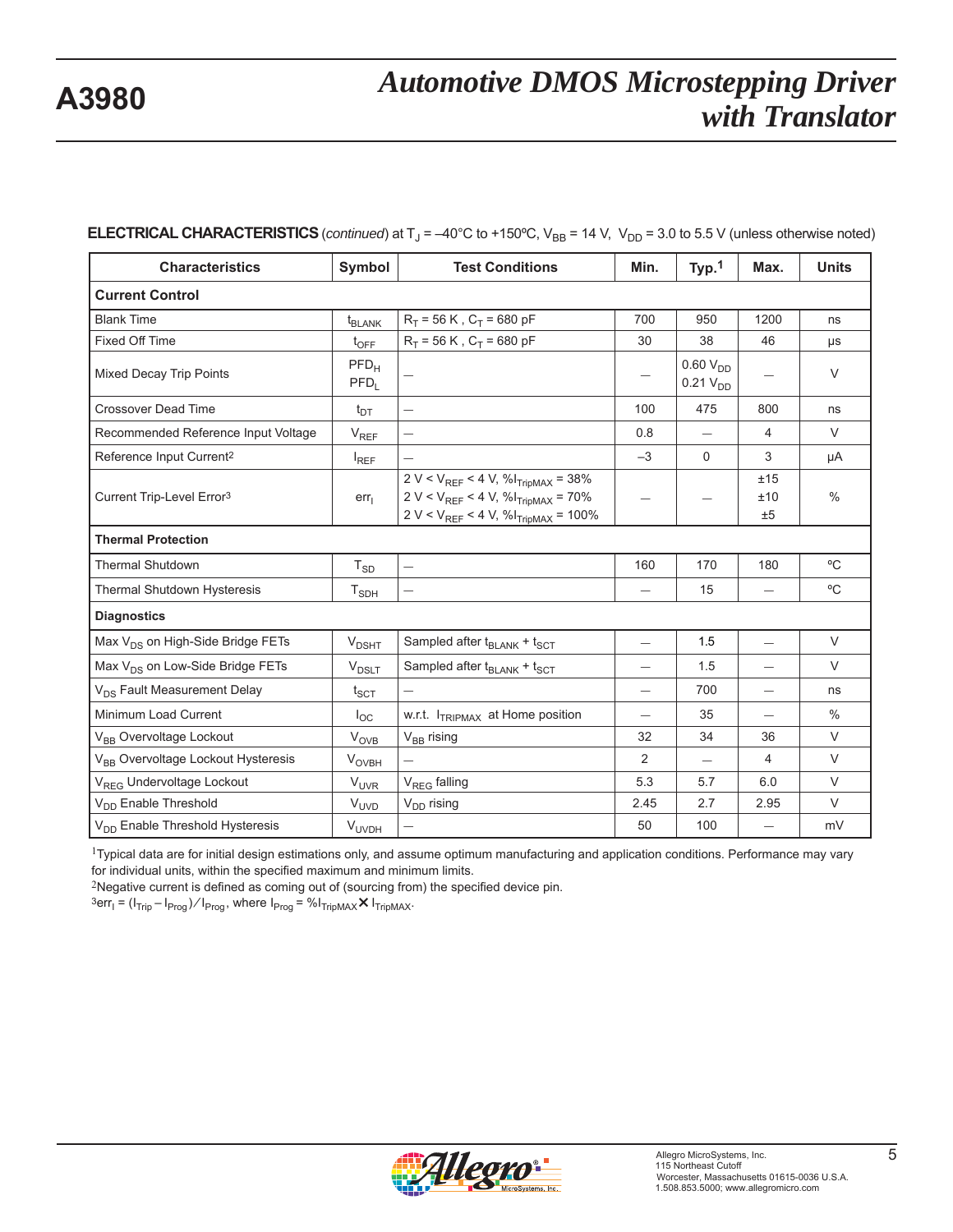

Logic Interface Timing Diagram

|  |  |  | Table 1. Microstep Resolution Truth Table |  |  |
|--|--|--|-------------------------------------------|--|--|
|--|--|--|-------------------------------------------|--|--|

| MS <sub>1</sub>       | MS <sub>2</sub> | <b>Microstep Resolution</b> |
|-----------------------|-----------------|-----------------------------|
|                       |                 | <b>Full Step</b>            |
| Н<br><b>Half Step</b> |                 |                             |
|                       | H               | Eighth Step                 |
|                       |                 | Sixteenth Step              |

#### Table 2. Fault Report by Fault Flags

| FF <sub>1</sub> | FF <sub>2</sub> | Fault                                                             |
|-----------------|-----------------|-------------------------------------------------------------------|
|                 |                 | UVLO, OVLO, Overtemperature,<br>Low Load Current, or Shorted Load |
| Н               |                 | Short to Ground                                                   |
|                 | н               | Short to Supply                                                   |
|                 |                 | None                                                              |

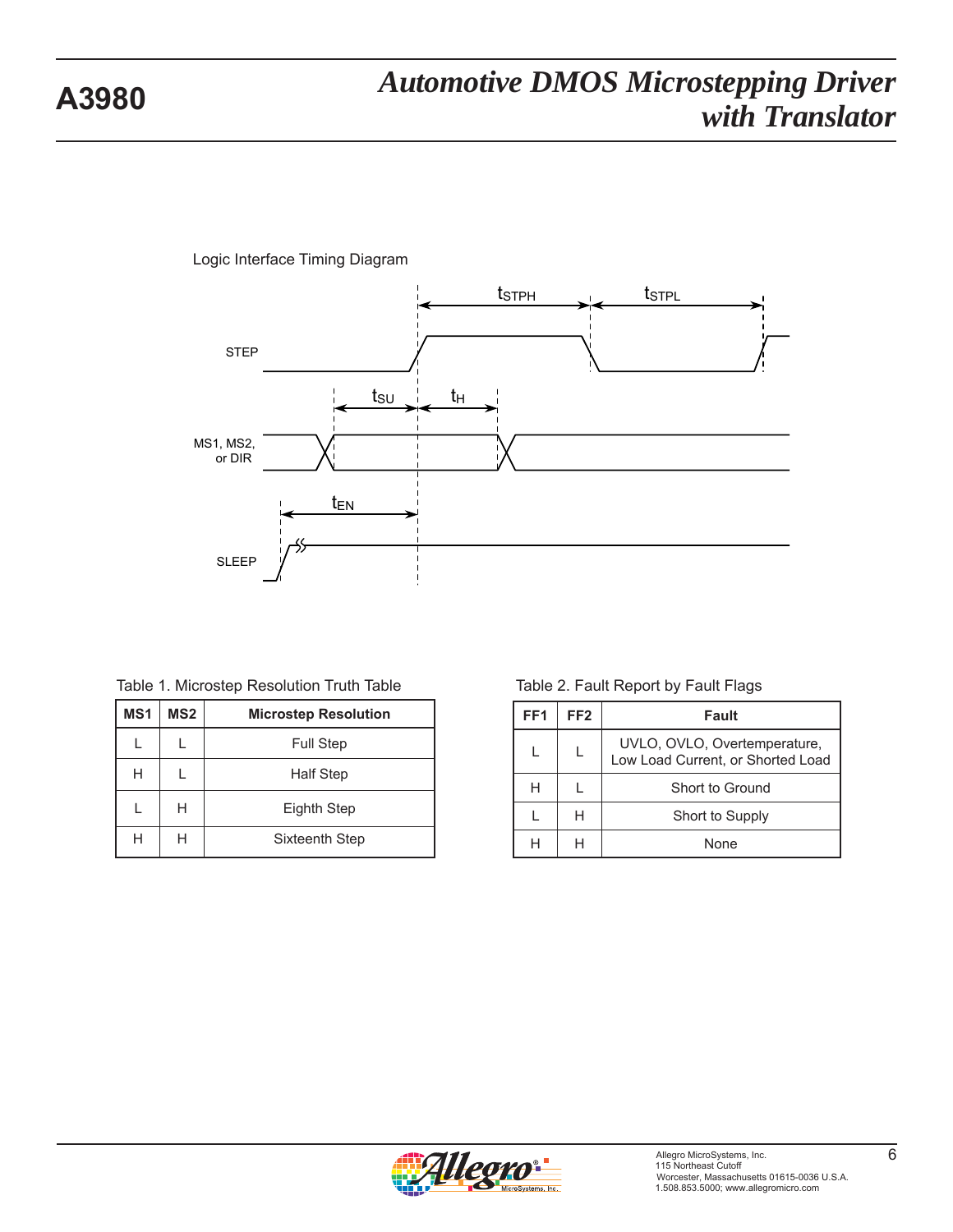Table 3. Step Sequencing Settings Home microstep position at Step Angle 45º; DIR = H

| Full<br><b>Step</b><br># | Half<br><b>Step</b><br># | 1/8<br><b>Step</b><br># | 1/16<br><b>Step</b><br># | Phase 1<br><b>Current</b><br>[% I <sub>tripMax</sub> ]<br>(%) | Phase 2<br>Current<br>$[% 1]$ <sub>tripMax</sub> ]<br>(%) | <b>Step</b><br>Angle<br>(°) | <b>Full</b><br><b>Step</b><br># | <b>Half</b><br><b>Step</b><br># | 1/8<br><b>Step</b><br># | $1/16$<br><b>Step</b><br># | Phase 1<br><b>Current</b><br>$[% \mathsf{l}_{\mathsf{tripMax}}]$<br>(%) | Phase 2<br><b>Current</b><br>$[% 1]$ <sub>tripMax</sub> ]<br>(%) | <b>Step</b><br>Angle<br>$\overline{(\overline{6})}$ |
|--------------------------|--------------------------|-------------------------|--------------------------|---------------------------------------------------------------|-----------------------------------------------------------|-----------------------------|---------------------------------|---------------------------------|-------------------------|----------------------------|-------------------------------------------------------------------------|------------------------------------------------------------------|-----------------------------------------------------|
|                          | $\mathbf{1}$             | $\mathbf{1}$            | $\mathbf{1}$             | 100.00                                                        | 0.00                                                      | 0.0                         |                                 | 5                               | 17                      | 33                         | $-100.00$                                                               | 0.00                                                             | 180.0                                               |
|                          |                          |                         | $\overline{2}$           | 99.52                                                         | 9.80                                                      | 5.6                         |                                 |                                 |                         | 34                         | $-99.52$                                                                | $-9.80$                                                          | 185.6                                               |
|                          |                          | $\overline{2}$          | 3                        | 98.08                                                         | 19.51                                                     | 11.3                        |                                 |                                 | 18                      | 35                         | $-98.08$                                                                | $-19.51$                                                         | 191.3                                               |
|                          |                          |                         | 4                        | 95.69                                                         | 29.03                                                     | 16.9                        |                                 |                                 |                         | 36                         | $-95.69$                                                                | $-29.03$                                                         | 196.9                                               |
|                          |                          | 3                       | 5                        | 92.39                                                         | 38.27                                                     | 22.5                        |                                 |                                 | 19                      | 37                         | $-92.39$                                                                | $-38.27$                                                         | 202.5                                               |
|                          |                          |                         | 6                        | 88.19                                                         | 47.14                                                     | 28.1                        |                                 |                                 |                         | 38                         | $-88.19$                                                                | $-47.14$                                                         | 208.1                                               |
|                          |                          | $\overline{4}$          | $\overline{7}$           | 83.15                                                         | 55.56                                                     | 33.8                        |                                 |                                 | 20                      | 39                         | $-83.15$                                                                | $-55.56$                                                         | 213.8                                               |
|                          |                          |                         | 8                        | 77.30                                                         | 63.44                                                     | 39.4                        |                                 |                                 |                         | 40                         | $-77.30$                                                                | $-63.44$                                                         | 219.4                                               |
| 1                        | $\overline{2}$           | 5                       | 9                        | 70.71                                                         | 70.71                                                     | 45.0                        | 3                               | 6                               | 21                      | 41                         | $-70.71$                                                                | $-70.71$                                                         | 225.0                                               |
|                          |                          |                         | 10                       | 63.44                                                         | 77.30                                                     | 50.6                        |                                 |                                 |                         | 42                         | $-63.44$                                                                | $-77.30$                                                         | 230.6                                               |
|                          |                          | 6                       | 11                       | 55.56                                                         | 83.15                                                     | 56.3                        |                                 |                                 | 22                      | 43                         | $-55.56$                                                                | $-83.15$                                                         | 236.3                                               |
|                          |                          |                         | 12                       | 47.14                                                         | 88.19                                                     | 61.9                        |                                 |                                 |                         | 44                         | $-47.14$                                                                | $-88.19$                                                         | 241.9                                               |
|                          |                          | $\overline{7}$          | 13                       | 38.27                                                         | 92.39                                                     | 67.5                        |                                 |                                 | 23                      | 45                         | $-38.27$                                                                | $-92.39$                                                         | 247.5                                               |
|                          |                          |                         | 14                       | 29.03                                                         | 95.69                                                     | 73.1                        |                                 |                                 |                         | 46                         | $-29.03$                                                                | $-95.69$                                                         | 253.1                                               |
|                          |                          | 8                       | 15                       | 19.51                                                         | 98.08                                                     | 78.8                        |                                 |                                 | 24                      | 47                         | $-19.51$                                                                | $-98.08$                                                         | 258.8                                               |
|                          |                          |                         | 16                       | 9.80                                                          | 99.52                                                     | 84.4                        |                                 |                                 |                         | 48                         | $-9.80$                                                                 | $-99.52$                                                         | 264.4                                               |
|                          | 3                        | 9                       | 17                       | 0.00                                                          | 100.00                                                    | 90.0                        |                                 | $\overline{7}$                  | 25                      | 49                         | 0.00                                                                    | $-100.00$                                                        | 270.0                                               |
|                          |                          |                         | 18                       | $-9.80$                                                       | 99.52                                                     | 95.6                        |                                 |                                 |                         | 50                         | 9.80                                                                    | $-99.52$                                                         | 275.6                                               |
|                          |                          | 10                      | 19                       | $-19.51$                                                      | 98.08                                                     | 101.3                       |                                 |                                 | 26                      | 51                         | 19.51                                                                   | $-98.08$                                                         | 281.3                                               |
|                          |                          |                         | 20                       | $-29.03$                                                      | 95.69                                                     | 106.9                       |                                 |                                 |                         | 52                         | 29.03                                                                   | $-95.69$                                                         | 286.9                                               |
|                          |                          | 11                      | 21                       | $-38.27$                                                      | 92.39                                                     | 112.5                       |                                 |                                 | 27                      | 53                         | 38.27                                                                   | $-92.39$                                                         | 292.5                                               |
|                          |                          |                         | 22                       | $-47.14$                                                      | 88.19                                                     | 118.1                       |                                 |                                 |                         | 54                         | 47.14                                                                   | $-88.19$                                                         | 298.1                                               |
|                          |                          | 12                      | 23                       | $-55.56$                                                      | 83.15                                                     | 123.8                       |                                 |                                 | 28                      | 55                         | 55.56                                                                   | $-83.15$                                                         | 303.8                                               |
|                          |                          |                         | 24                       | $-63.44$                                                      | 77.30                                                     | 129.4                       |                                 |                                 |                         | 56                         | 63.44                                                                   | $-77.30$                                                         | 309.4                                               |
| $\overline{2}$           | $\overline{4}$           | 13                      | 25                       | $-70.71$                                                      | 70.71                                                     | 135.0                       | 4                               | 8                               | 29                      | 57                         | 70.71                                                                   | $-70.71$                                                         | 315.0                                               |
|                          |                          |                         | 26                       | $-77.30$                                                      | 63.44                                                     | 140.6                       |                                 |                                 |                         | 58                         | 77.30                                                                   | $-63.44$                                                         | 320.6                                               |
|                          |                          | 14                      | 27                       | $-83.15$                                                      | 55.56                                                     | 146.3                       |                                 |                                 | 30                      | 59                         | 83.15                                                                   | $-55.56$                                                         | 326.3                                               |
|                          |                          |                         | 28                       | $-88.19$                                                      | 47.14                                                     | 151.9                       |                                 |                                 |                         | 60                         | 88.19                                                                   | $-47.14$                                                         | 331.9                                               |
|                          |                          | 15                      | 29                       | $-92.39$                                                      | 38.27                                                     | 157.5                       |                                 |                                 | 31                      | 61                         | 92.39                                                                   | $-38.27$                                                         | 337.5                                               |
|                          |                          |                         | 30                       | $-95.69$                                                      | 29.03                                                     | 163.1                       |                                 |                                 |                         | 62                         | 95.69                                                                   | $-29.03$                                                         | 343.1                                               |
|                          |                          | 16                      | 31                       | $-98.08$                                                      | 19.51                                                     | 168.8                       |                                 |                                 | 32                      | 63                         | 98.08                                                                   | $-19.51$                                                         | 348.8                                               |
|                          |                          |                         | 32                       | $-99.52$                                                      | 9.80                                                      | 174.4                       |                                 |                                 |                         | 64                         | 99.52                                                                   | $-9.80$                                                          | 354.4                                               |

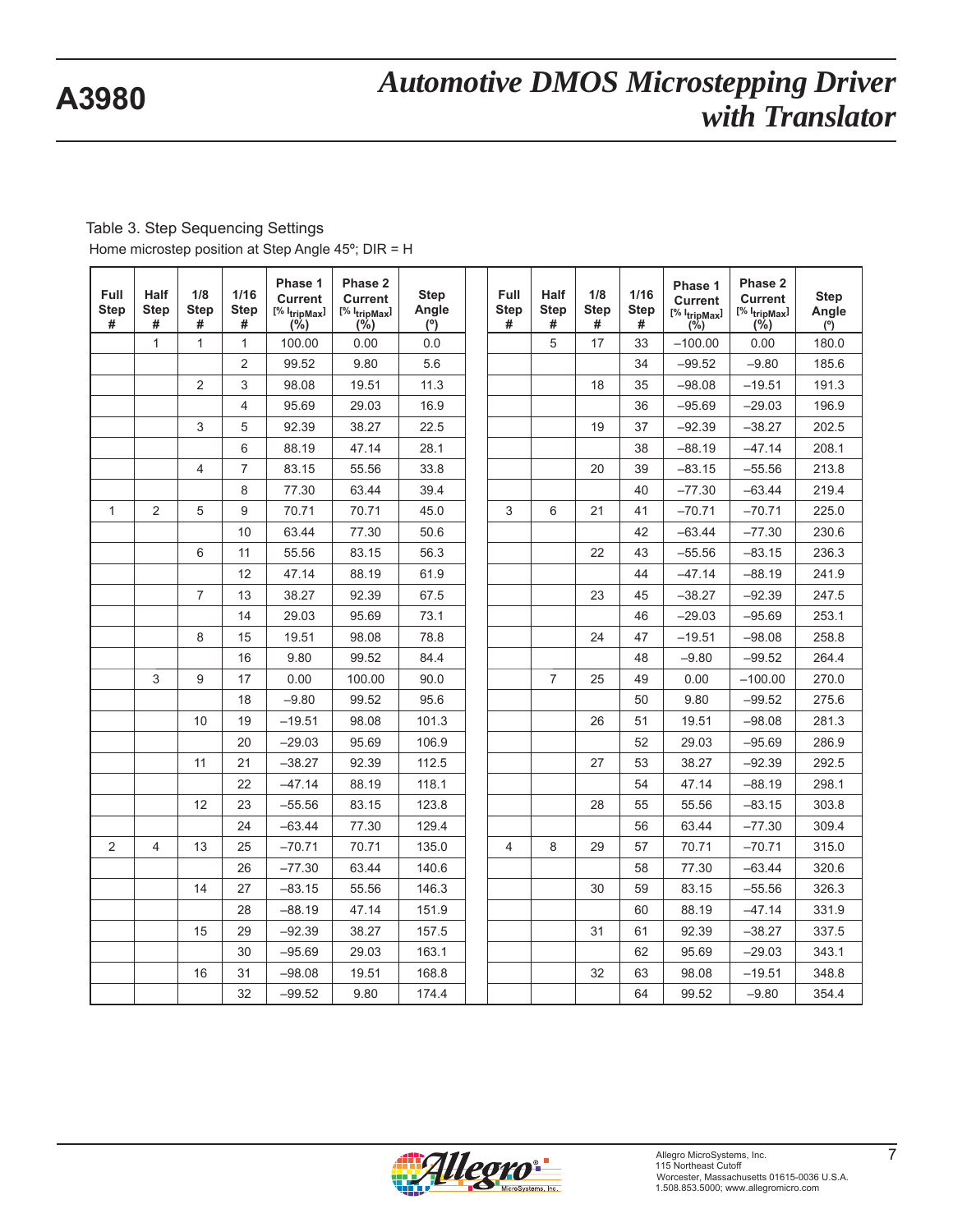

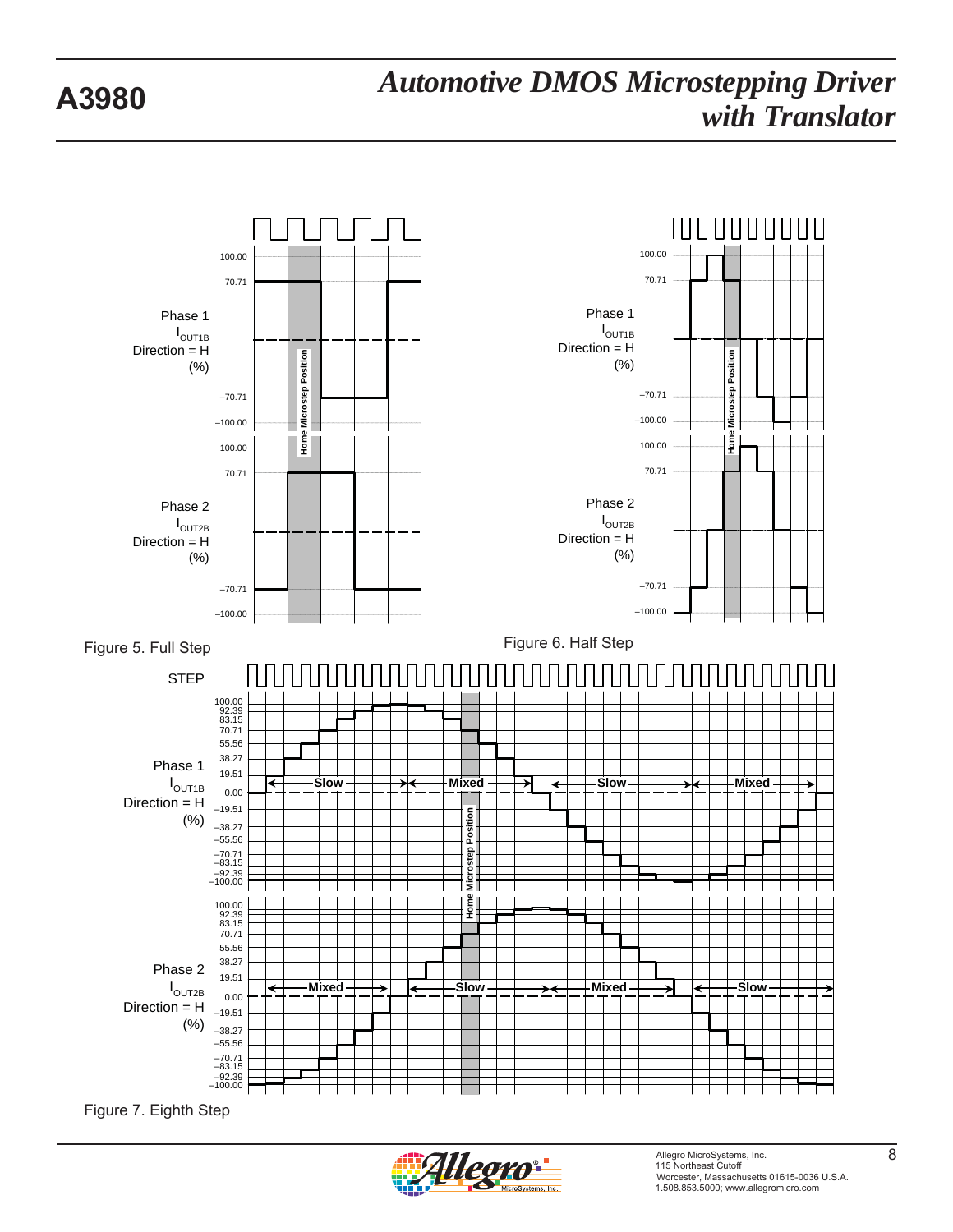

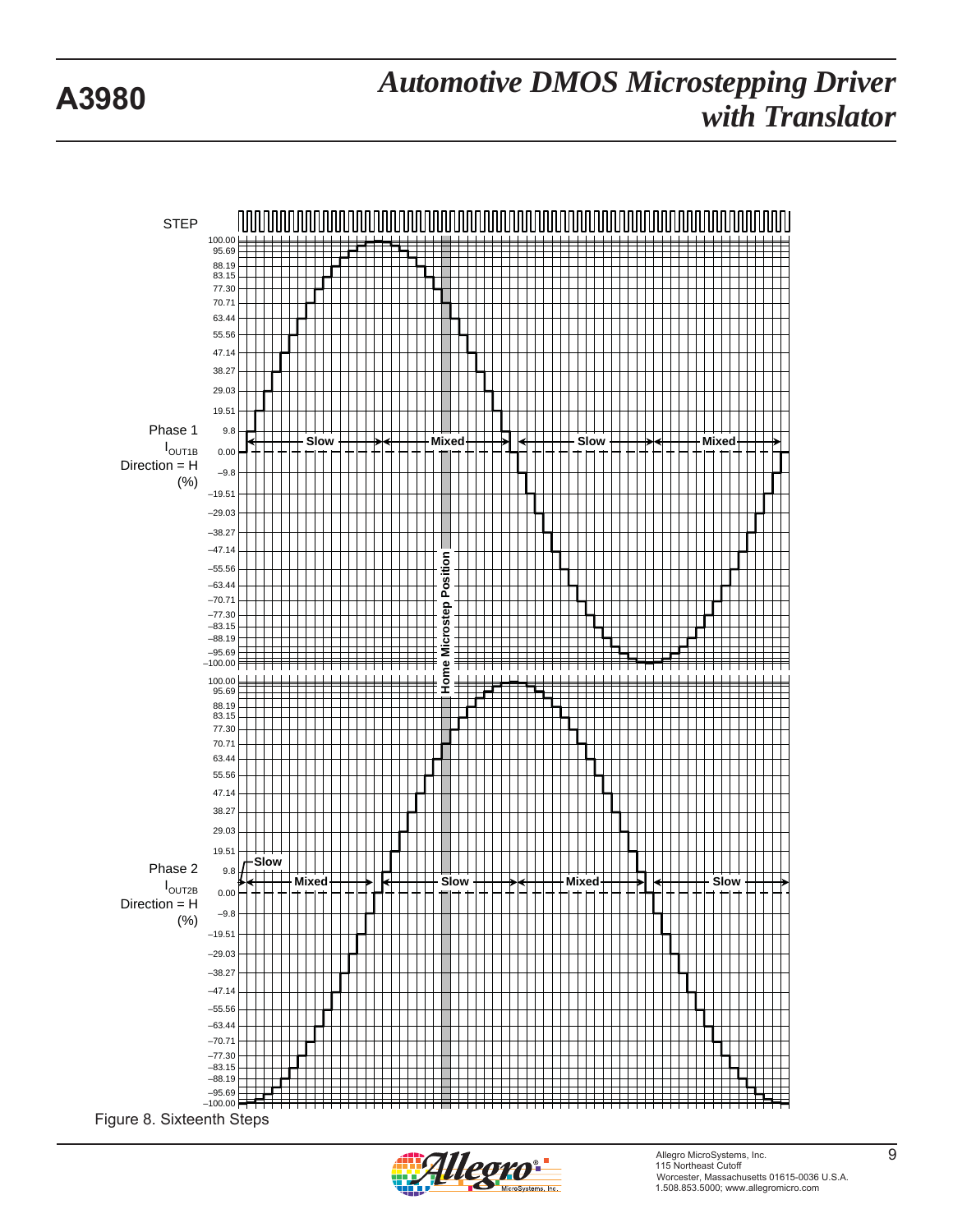### Functional Description

**Device Operation.** The A3980 is a complete microstepping motor driver with a built-in translator for easy operation with minimal control lines. It is designed to operate bipolar stepper motors in full-, half-, eighth-, and sixteenth-step modes. The currents in each of the two output full-bridges and all of the N-channel DMOS FETs are regulated with fixed off-time PMW (pulse width modulated) control circuitry. At each step, the current for each full-bridge is set by the value of its external current-sense resistor  $(R<sub>S1</sub>$  or  $R<sub>S2</sub>)$ , a reference voltage ( $V_{REF}$ ), and the output voltage of its DAC (which in turn is controlled by the output of the translator).

At power-up, the translator resets to the Home state, in which the motor is driven to the Home microstep position, where both phase currents are set to  $+70\%$ . Then the translator sets the voltage regulator to mixed decay mode for both phases. When a step command signal occurs on the STEP input, the translator automatically sequences the DACs to the next level and current polarity. (See table 3 for the current-level sequence.) The microstep resolution is set by the combined effect of inputs MS1 and MS2, as shown in table 1.

When stepping, if the new output levels of the DACs are lower than their previous output levels, then the decay mode (fast, slow, or mixed decay) for the active full-bridge is set by the PFD input. If the new output levels of the DACs are higher than or equal to their previous levels, then the decay mode for the active full-bridge is set to slow decay. This automatic current decay selection improves microstepping performance by reducing the distortion of the current waveform that results from the back EMF of the motor.

**Home Microstep Position.** At power-up, or after a UVLO (undervoltage lockout) condition caused by low voltage on  $V_{DD}$ , the translator in the A3980 resets the motor to the Home microstep position. This corresponds to the 45° position, which is the step where both phase currents are  $+70\%$ . Referring to table 3, for full-step mode this is step 1, for half-step this is step 2, for eighth-step this is step 5, and for sixteenth-step this is step 9. In table 3 and figures 5 through 8, the Home microstep position is indicated.

**Step Input (STEP).** A low-to-high transition on the STEP input sequences the translator and advances the motor one

increment. The translator controls the input to the DACs and the direction of current flow in each winding. The size of the increment is determined by the combined state of inputs MS1 and MS2.

**Microstep Select (MS1 and MS2).** Selects the microstepping format, as shown in table 1. Any changes made to these inputs do not take effect until the next STEP rising edge.

**Direction Input (DIR).** This determines the direction of rotation of the motor. When low, the direction will be clockwise and when high, counterclockwise. Changes to this input do not take effect until the next STEP rising edge.

**Internal PWM Current Control.** Each full-bridge is controlled by a fixed off-time PWM current control circuit that limits the load current to a desired value,  $I_{TRIP}$ . Initially, a diagonal pair of source and sink DMOS FETs are enabled and current flows through the motor winding and the current sense resistor,  $R_S$ . When the voltage across  $R_S$  equals the DAC output voltage, the current sense comparator resets the PWM latch. The latch then turns off either the source DMOS (when in slow decay mode) or the sink and source DMOSs (when in fast or mixed decay modes).

The transconductance function is approximated by the maximum value of current limiting,  $I_{TripMAX}$  (A), which is set by

$$
I_{TripMAX} = V_{REF} / (8 \times R_S)
$$

where R<sub>S</sub> is the resistance of the sense resistor ( $\Omega$ ) and V<sub>REF</sub> is the input voltage on the REF pin (V).

The DAC output reduces the  $V_{REF}$  output to the current sense comparator in precise steps, such that

$$
I_{trip} = (\%I_{TripMAX} / 100) \times I_{TripMAX}
$$

(See table 3 for  $\%$ I<sub>TripMAX</sub> at each step.)

It is critical that the maximum rating  $(0.5 V)$  on the SENSE pin is not exceeded. For full-step mode,  $V_{REF}$  can be applied up to the maximum rating of  $V_{DD}$ , because the peak sense value is 70% of maximum:

$$
V_{REF}\times(0.707\,/\,8)
$$

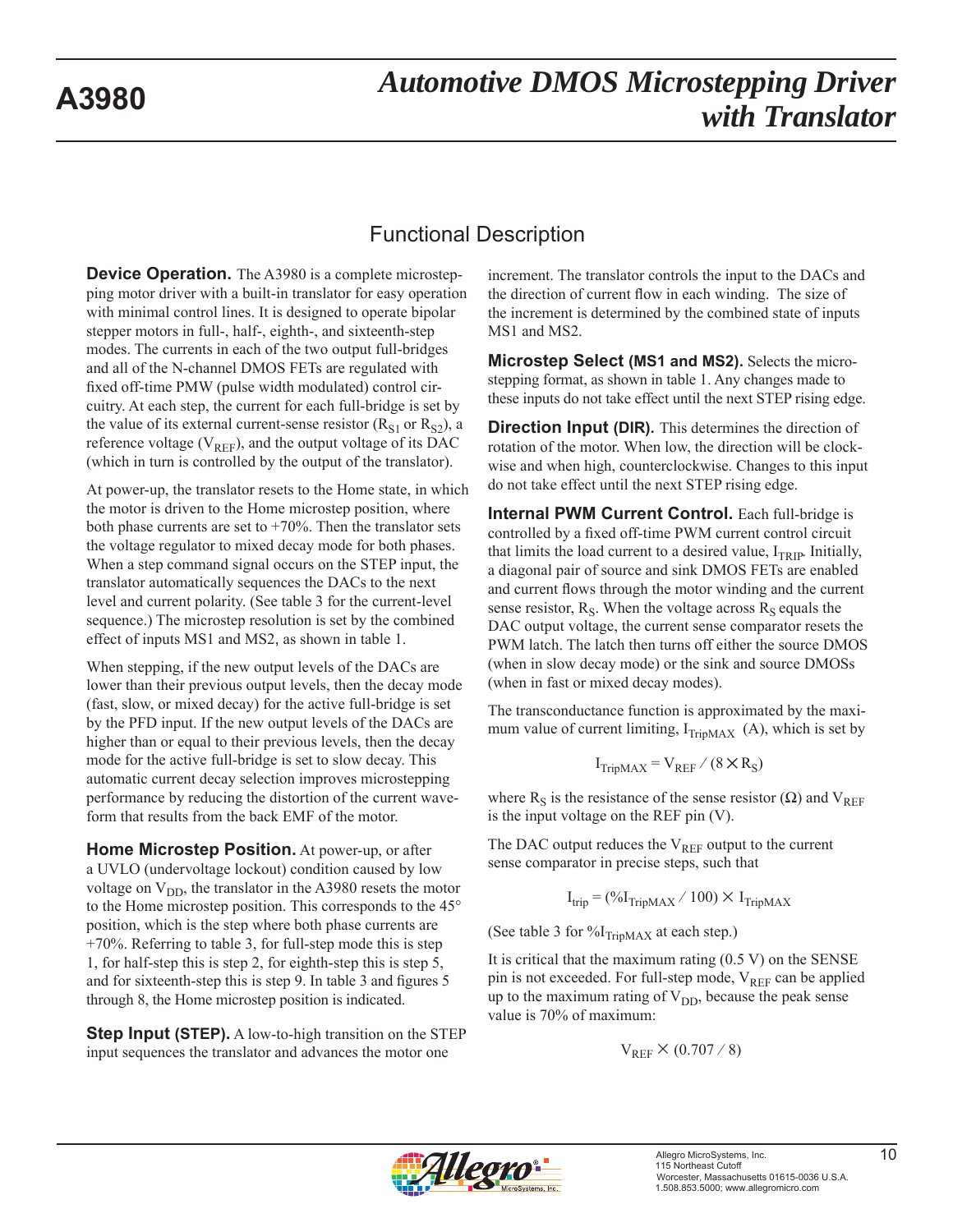as shown in table 3. In all other modes,  $V_{REF}$  should not be allowed to exceed 4 V, because the peak sense value can reach  $V_{REF}$  / 8, or 100%.

**Fixed Off-Time.** The internal PWM current control circuitry uses a one-shot circuit to control the duration of time that the DMOS FETs remain off. The one shot off-time,  $t_{\text{OFF}}$ , is determined for each of the two phases by the combination of an external resistor  $(R_T)$  and a capacitor  $(C_T)$ . One combination is connected from the timing terminal RC1 to ground, and the other similarly connected to RC2 .  $t_{\text{OFF}}$  (ns) is approximated by

$$
t_{\text{OFF}} = R_{\text{T}} \times C_{\text{T}}
$$

over a range of values from  $C_T$ = 470 pF to 1500 pF and from  $R_T = 12$  kΩ to 100 kΩ.

**RC Blanking.** In addition to the fixed off-time of the PWM control circuit, the  $C_T$  component sets the comparator blanking time. This function blanks the output of the current sense comparators when the outputs are switched by the internal current control circuitry. The comparator outputs are blanked to prevent false overcurrent detection due to reverse recovery currents of the clamp diodes, and switching transients related to the capacitance of the load. The blank time,  $t_{BLANK}$  (ns), can be approximated by

$$
t_{\text{BLANK}} = 1400 \times C_{\text{T}}
$$

where  $C_T$  is the value of the capacitor  $C_T$  (nF).

The blank time should be as short as possible, without causing a false fault detection, to ensure that power dissipation during a fault condition is minimized. The blank time also defines the minimum duration of time that the full-bridge DMOS outputs cause the load current to rise. To ensure correct detection of motor faults, the minimum on-time is extended by an additional fault sampling time,  $t_{SCT}$ . The minimum on-time,  $t_{MINON}$  is then

$$
t_{MINON} = t_{BLANK} + t_{SCT}
$$

**Charge Pump (CP1 and CP2).** The charge pump is used to generate a gate supply greater than that of VBB for driving the source-side DMOS gates. A 100 nF ceramic

capacitor  $(C_{\text{CP}})$ , capable of withstanding the battery voltage VBATT, should be connected between CP1 and CP2. In addition, a 100 nF ceramic capacitor  $(C_{\text{CS}})$ is required between VCP and VBB, to act as a reservoir for operating the high-side DMOS devices. The voltage on  $C_{CS}$  is limited to the charge pump voltage, which is always less than 10 V.

**VREG (VREG).** This internally-generated voltage is used to operate the sink-side DMOS FETs. The VREG terminal must be decoupled with a 220 nF (10V) capacitor to ground. VREG is internally monitored. In the case of a fault condition, the DMOS outputs of the A3980 are disabled.

**Enable Input (ENABLE).** This input simply turns off all of the DMOS outputs. When set to a logic high, the outputs are disabled. When set to a logic low, the internal control enables the outputs as required. The translator inputs (STEP, DIR, MS1, and MS2), as well as the internal sequencing logic, all remain active, independent of the ENABLE input state.

**Sleep Mode (SLEEP).** To minimize power consumption when the motor is not in use, this input disables much of the internal circuitry including the output DMOS FETs, voltage regulator, and charge pump. A logic low on the SLEEP terminal puts the A3980 into Sleep mode. A logic high allows normal operation, as well as start-up (at which time the A3980 drives the motor to the Home microstep position). If the A3980 comes out of Sleep mode when  $V_{BB}$  is greater than  $V_{\text{OVB}} - V_{\text{OVBH}}$  and less than  $V_{\text{OVB}}$ , the A3980 will remain in safety mode until  $V_{BB}$  is reduced below  $V_{OVB}$  -  $V_{OVBH}$ .

**Percent Fast Decay Input (PFD).** When a STEP input signal commands an output current level that is lower than that of the previous step, it switches the output current decay to slow, fast, or mixed decay mode, depending on the voltage level at the PFD input, as shown in the following table.

| Lower PFD Input<br><b>Voltage Level</b>                    | Decay Mode |
|------------------------------------------------------------|------------|
| $V_{\text{PFD}}$ > (0.6 $\times$ V <sub>DD</sub> )         | Slow       |
| $(0.21 \times V_{DD}) \le V_{PFD} \le (0.6 \times V_{DD})$ | Mixed      |
| $V_{\text{PFD}}$ < (0.21 $\times$ $V_{\text{DD}}$ )        | Fast       |

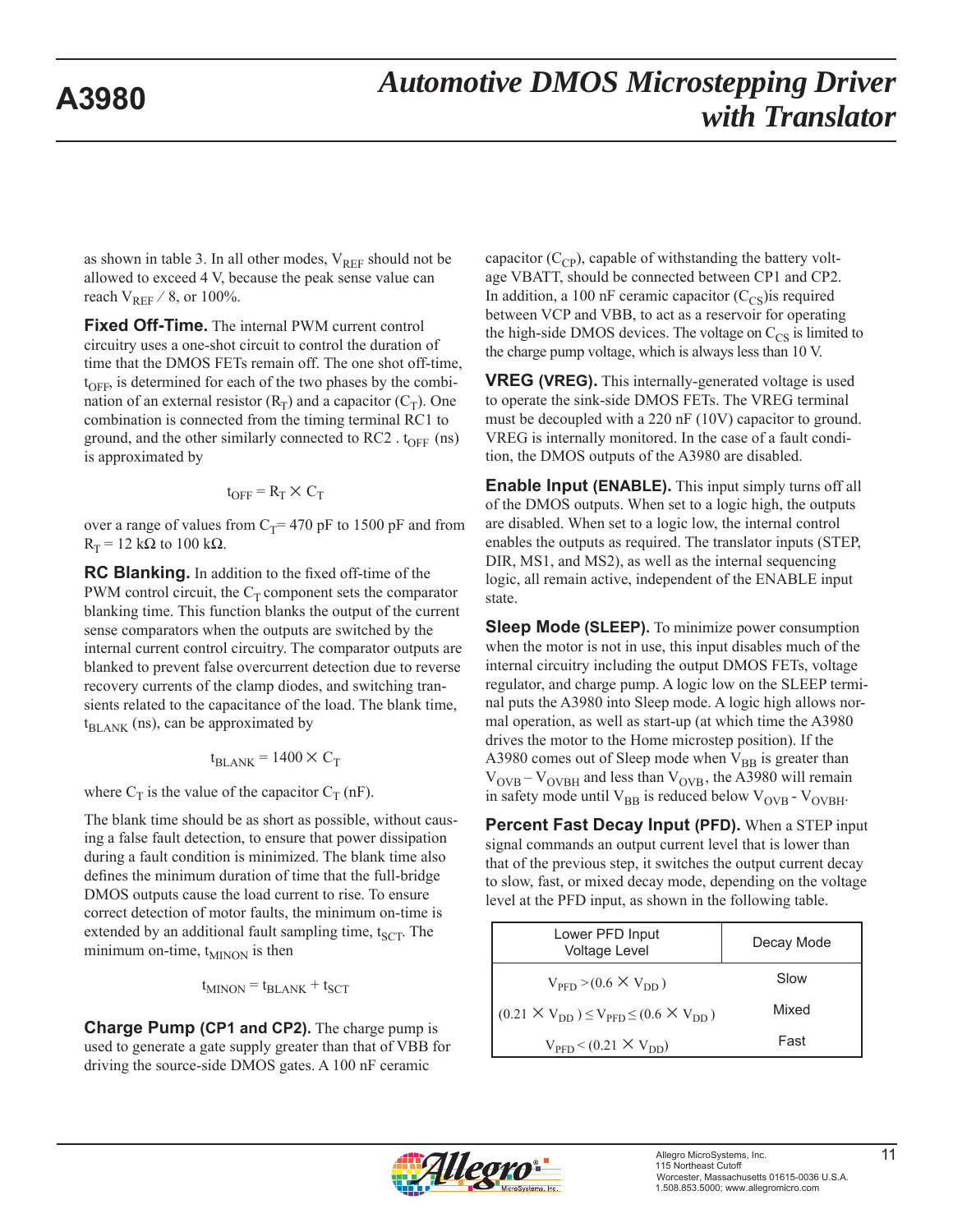**Mixed Decay Operation.** Depending on the step sequence, if the voltage on the PFD pin is between  $0.6 \times V_{DD}$  and  $0.21 \times V_{DD}$ , the full-bridge can operate in mixed decay mode, as shown in figures 5 through 8. As the trip point is reached, the A3980 goes into fast decay mode until the voltage on the RC pin decays to the same level as the voltage applied to the PFD pin. The duration of time that the bridge operates in fast decay mode,  $t_{FD}$  (ns), is estimated by

 $t_{FD} = R_T \times C_T \times ln[0.6 (V_{DD} / V_{PFD})]$ 

over a range of values from  $C_T$ = 470 pF to 1500 pF and from  $R_T = 12$  kΩ to 100 kΩ.

After this fast decay period, the A3980 switches to slow decay mode for the remainder of the fixed off-time period.

**Synchronous Rectification.** When a PWM-off cycle is triggered by an internal fixed-off-time cycle, load current recirculates according to the decay mode selected by the control logic. The synchronous rectification feature turns on the appropriate FETs during current decay, and effectively shorts out the body diodes with the low DMOS  $R_{DSON}$ . This reduces power dissipation significantly, and eliminates the need for external Schottky diodes. Synchronous rectification has two modes: Active mode and Disabled mode (described below).

**Active Mode.** When the input on the SR terminal is set at logic low, Active mode is enabled. This mode allows synchronous rectification to occur, but when a zero current level is detected, it also prevents reversal of the load current by turning off synchronous rectification. This prevents the motor winding from conducting in the reverse direction.

**Disabled Mode.** When the input on the SR terminal is set at logic high, Disabled mode takes effect. This mode disables synchronous rectification. This mode is typically used when external diodes are required to transfer power dissipation from the A3980 package to the external diodes.

**Shutdown.** In the event of an overtemperature fault or an undervoltage fault on VREG, the DMOS outputs of the A3980 are disabled until the fault condition is removed. In the case of an overvoltage fault, the sink DMOS FETs are switched on, and the source FETs off. At power-up, and in the event of low  $V_{DD}$ , the UVLO circuit disables the DMOS outputs until  $V_{DD}$  reaches the minimum level. Once  $V_{DD}$  is above the minimum level, the translator resets to the Home state and the DMOS outputs are re-enabled.

**Thermal Protection**. All drivers are turned off when the junction temperature reaches the thermal shutdown value, typically  $170^{\circ}$ C. This is intended only to protect the A3980 from failures due to excessive junction temperatures. Thermal protection will not protect the A3980 from continuous short circuits, and additional fault diagnostics are integrated for this purpose. Thermal shutdown has a hysteresis of approximately  $15^{\circ}$ C.

**Diagnostic Features.** The A3980 includes monitor circuits that can detect shorts to VBB, shorts to ground, and shorted or open circuit load. Short circuits are detected by monitoring the voltage across the driving DMOS FETs and the open load is detected by monitoring the phase current when the motor is in the Home microstep position. All fault detection takes place following a delay after the blank time.

**Short to VBB.** A short from any of the motor connections to the battery or VBB connection is detected by monitoring the voltage across the bottom FETs in each full-bridge. When the FET is on, the voltage should be no greater than the  $V_{DSLT}$  value defined in the Electrical Characteristics table.

**Short to Ground.** A short from any of the motor connections to ground is detected by monitoring the voltage across the top FETs in each full-bridge. When the FET is turned on, the voltage should be no greater than the  $V_{DSHT}$  value defined in the Electrical Characteristics table.

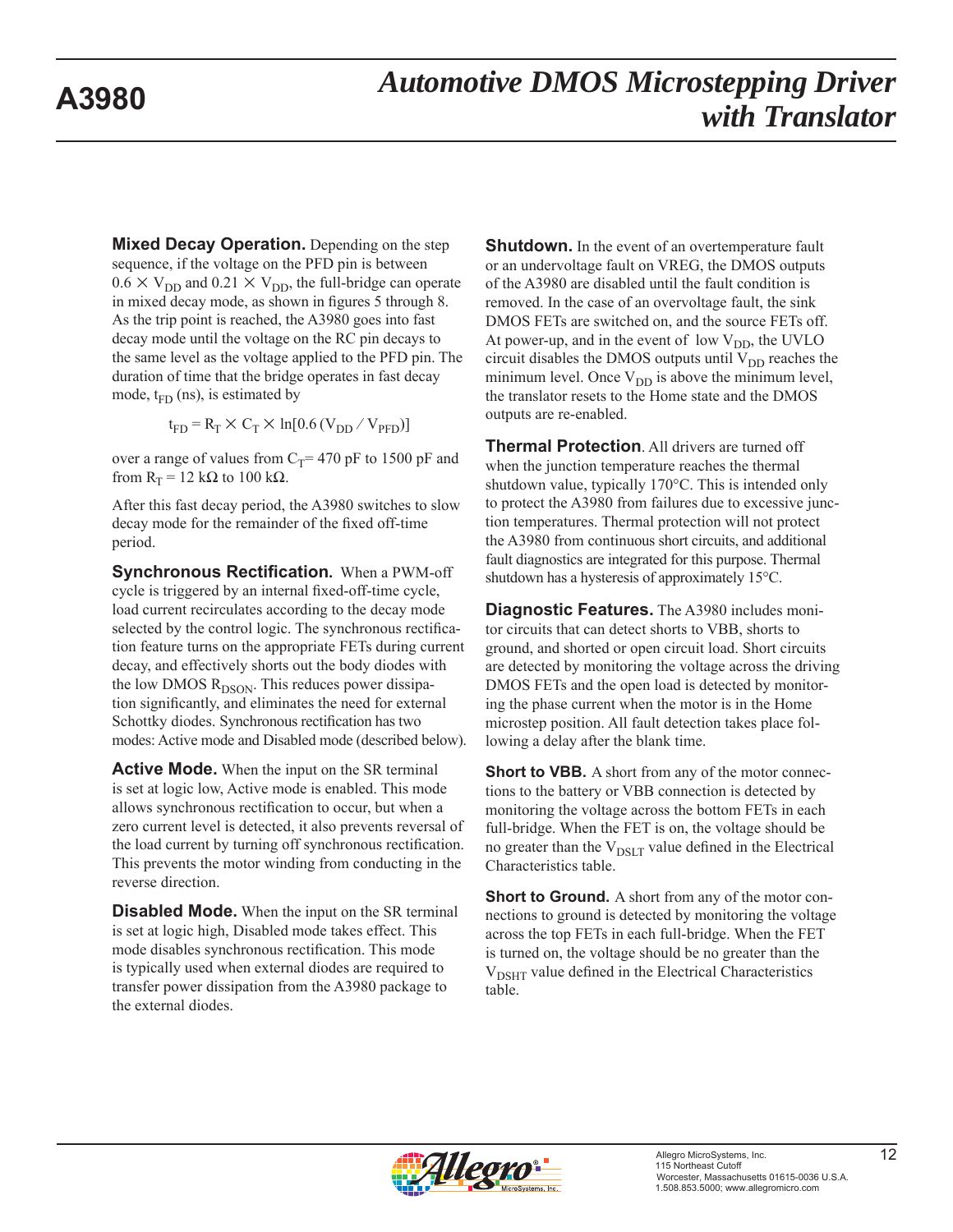**Shorted Load.** A short across the load is detected by monitoring the voltage across both the top and bottom FETs in each full-bridge.

**Short Fault Operation.** Because motor capacitance may cause the measured voltages to show a fault as the full-bridge switches, voltages are not sampled until after the blank time plus an internally-generated delay,  $t_{SCT}$ . Once a short circuit has been detected, all outputs for the faulty phase are disabled until the next step command. At the next step command, the outputs are re-enabled and the voltage across the FET is resampled.

While the fault persists, the A3980 continues this cycle at each step command: enabling the outputs for a short period, and then disabling the outputs. This allows the A3980 to handle a continuous short circuit without damage. If, while stepping rapidly, a short circuit appears and no action is taken, the repeated short-circuit current pulses eventually cause the temperature of the A3980 to rise and an overtemperature fault occurs.

**Low Load Current Fault Operation.** A low load current is detected by monitoring the measured phase current in each output while driving the motor in the Home microstep position. At the Home microstep position, each phase current should reach 70% of  $I_{TriMax}$ . If either phase current does not exceed half of this expected value (more than 35% of  $I_{TripMax}$ ) while in the Home microstep position, then a low load current condition is reported on the next rising edge of the STEP input. If the measured current in both phases exceeds 35% of  $I_{TriMax}$ ) then no fault will be generated on the next rising edge of the STEP input.

If an open load condition appears while stepping, then it is detected after the translator cycles through the Home state. Although the A3980 continues to drive the DMOS outputs during an open load condition, it does not clear the fault flags until the next Home state occurs.

There are two conditions that can cause a low load current. The first is an open circuit on either or both motor phase connections. In this condition, current can never flow through the phase so a low load current will always be flagged. The second condition is where the back EMF of the motor limits the phase current to less than the low load current trip level. This will happen when the stepper motor is running close to its limiting speed. To confirm an open load condition when a low load current is flagged, the step rate should be reduced to a level below half the maximum step rate. If the low load current flag remains active at the lower step

rate, after completing the number of steps required to pass the home condition, then an open circuit condition is confirmed.

To allow immediate detection of an open load condition at power up or after coming out of sleep mode, the A3980 translator is reset to the Home microstep position and the low load current fault flags are set. If no open load condition exists then the fault flags will be reset on the next rising edge of the STEP input.

**Supply Monitors.** External and internal supplies are monitored to ensure that they are within the correct operating range. If the main supply exceeds the overvoltage limit,  $V_{OVB}$ , the fault flags are set and the A3980 enters a safety mode in which all lowside DMOS FETs are enabled and all high-side DMOS FETs are disabled. This allows the A3980 to survive a load dump transient condition that has up to 50 V on VBATT and a duration of up to 500 ms. If the internal regulator  $V_{REG}$  or the logic supply  $V_{DD}$  go below their respective undervoltage limits ( $V_{UVR}$  or  $V_{UVD}$ ), then: the fault flags are set, the DMOS outputs are disabled, and the internal logic is reset to the power-on state (the translator is set to the Home state).

**Diagnostic Fault Flags (FF1, FF2).** Diagnostic fault conditions are reported using the two fault flag outputs (open drain). These are active-low outputs which are coded as shown in table 2 to discriminate between the fault conditions. When both fault flags are high, no fault exists.

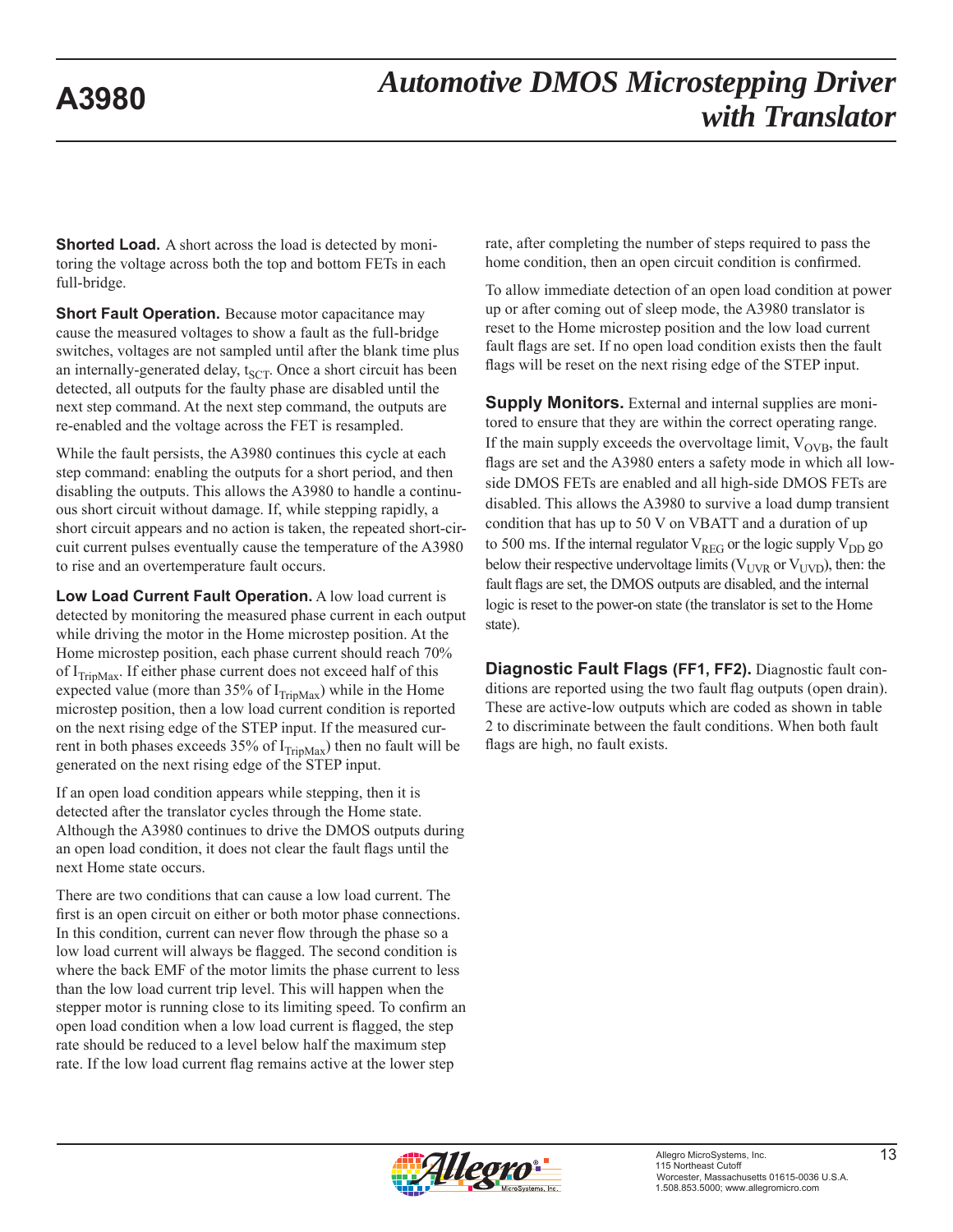### Application Information

The A3980 is a power circuit, therefore careful consideration must be given to power dissipation and the effects of high currents on interconnect and supply wiring.

**Power Dissipation.** A first order approximation of the power dissipation in the A3980 can be determined by examining the power dissipation in each of the two full-bridges during each of the operation modes. When synchronous rectification is used, current flow most of the time through the DMOS FETs that are switched on. When synchronous rectification is not used, the current flows through the body diode of the DMOS FETs during the decay phase. The use of fast or slow decay also affects the dissipation. All the above combinations can be calculated from five basic DMOS output states, shown in the following illustrations.



M

 $\ddot{\tau}$ 

#### **Drive Current Ramp**

Diagonally opposite DMOS output transistors are on. Current flows from positive supply through load to ground. Used in all combinations.

Dissipation is I2R losses in the DMOS transistors:

 $P_D = I^2 (R_{DSONH} + R_{DSONL})$ 

#### **Synchronous Slow Decay**

Both low-side DMOS output transistors are on. Current circulates through both transistors and the load.

Dissipation is I2R losses in the DMOS transistors:

$$
P_{SS} = I^2 (2 \times R_{DSONL})
$$

#### **Synchronous Fast Decay**

Diagonally opposite DMOS output transistors are on. Current flows from ground through load to positive supply.

Dissipation is I2R losses in the DMOS transistors:

$$
P_{SF} = I^2 (R_{DSONH} + R_{DSONL})
$$



#### **Non-Synchronous Slow Decay**

One low-side DMOS output transistor and one body diode conducting. Current circulates through the diode, the transistor, and the load.

Dissipation is I2R losses in the DMOS transistors plus IV loss in the diode:

$$
P_{NS} = (I^2 \times R_{DSONL}) + (I \times V_F)
$$



Diagonally opposite body diodes conducting. Current flows from ground through load to positive supply.

Dissipation is IV losses in the diodes:

$$
P_{NF} = I(V_{FH} + V_{Fl})
$$



M

 $\ddagger$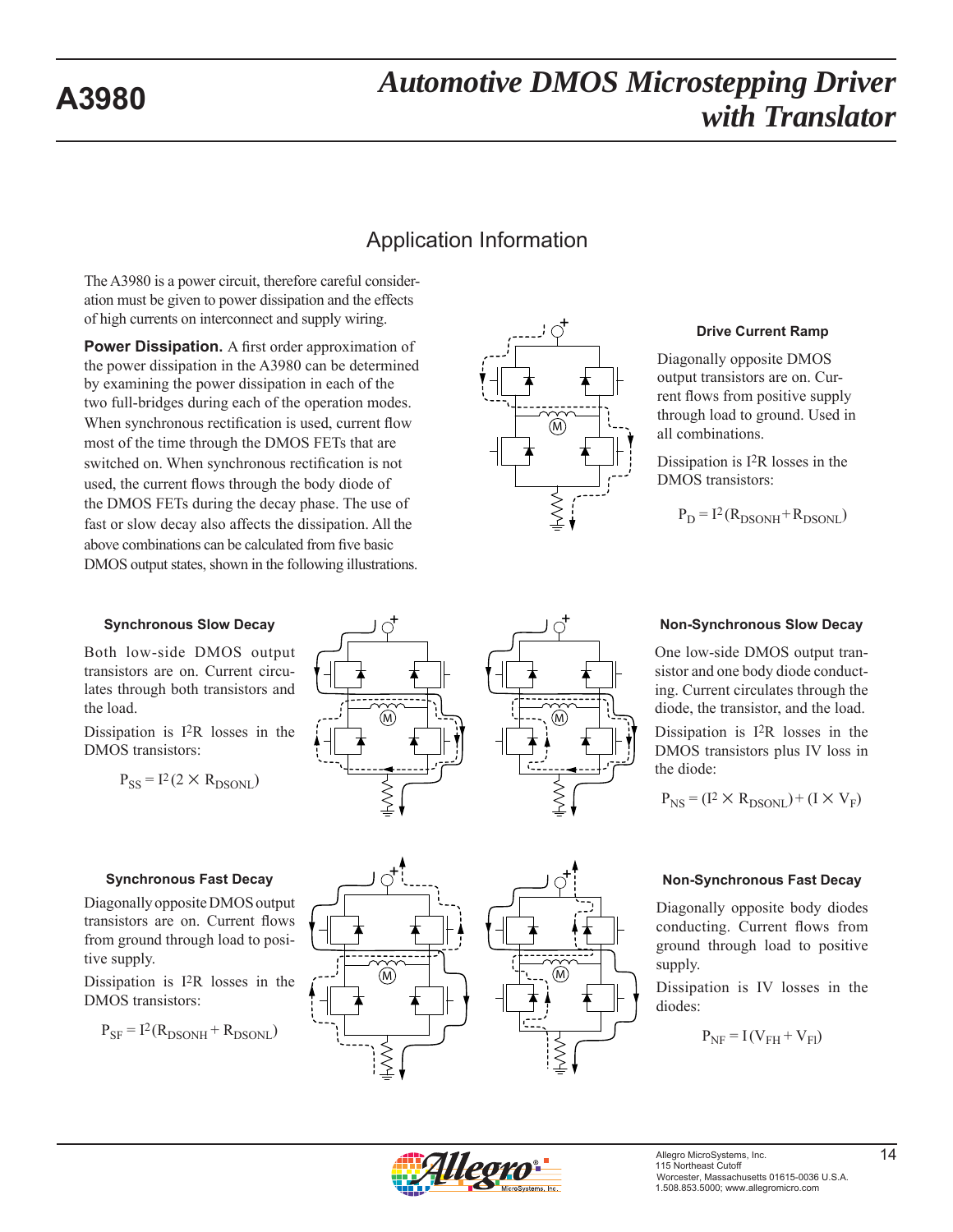The total dissipation for each of the four decay modes is the average power for the current ramp and the current decay portions of the PWM cycle.

For slow decay, the current is rising for approximately 20% of the cycle and decaying for approximately 80%. For fast decay, the ratio is approximately 50% for each. Note that these are approximate figures, and they vary slightly depending on the motor characteristics and the use of synchronous rectification.

The power dissipation,  $P_{TOT}$ , in each decay mode can be calculated as shown in the following formulas.

Synchronous slow decay mode:

$$
P_{TOT} = (0.2 \times P_D) + (0.8 \times P_{SS})
$$

 $P_{TOT}$  = [0.2 × I<sup>2</sup> (R<sub>DSONH</sub> + R<sub>DSONL</sub>)] + [0.8 × I<sup>2</sup> (2 × R<sub>DSONL</sub>)]

Allowable Package Power Dissipation





 ${}^{2}R_{BIA}$  at 38°C/W measured on a typical 2-sided PCB with 3 in<sup>2</sup> (1935 mm<sup>2</sup>) copper ground area.

Non-synchronous slow decay mode:

$$
P_{TOT} = (0.2 \times P_D) + (0.8 \times P_{NS})
$$

$$
P_{TOT}{=}[0.2\times\mathrm{I}^2(R_{DSONH}{+}R_{DSONL})]{+}\left\{0.8\times\mathrm{[I}^2R_{DSONL}{+}(I\times V_F)]\right\}
$$

Synchronous fast decay mode:

$$
P_{TOT} = (0.5 \times P_D) + (0.5 \times P_{SF})
$$

 $P_{TOT} = I^2 (R_{DSONH} + R_{DSONL})$ 

Non-synchronous fast decay mode:

$$
P_{TOT} = (0.5 \times P_D) + (0.5 \times P_{NF})
$$

 $P_{TOT} = [0.5 \times I^2 (R_{DSONH} + R_{DSONL})] + (0.5 \times I^2 \times R_{DSONL})$ 

An approximation of the total dissipation can be calculated by summing the total power dissipated in both full-bridges and adding the control circuit power due to  $V_{BB} \times I_{BB}$  and  $V_{DD} \times I_{DD}$ . The total power at the required ambient temperature can then be compared to the allowable power dissipation, shown in the Allowable Package Power Dissipation chart.

For critical applications, where the first order power estimate is close to the allowable dissipation, the power calculation should take several other parameters into account including: motor parameters, dead time, and switching losses in the controller.

**Layout.** The printed circuit board should use a heavy ground plane. For optimum electrical and thermal performance, the A3980 should be soldered directly onto the board. The load supply terminal,  $V_{BB}$ , should be decoupled with an electrolytic capacitor  $(>47 \mu$ F is recommended), placed as close to the A3980 as possible. To avoid problems due to capacitive coupling of the high dv/dt switching transients, route the full-bridge output traces away from the sensitive logic input traces. Always drive the logic inputs with a low source impedance to increase noise immunity.

**Grounding.** A star ground system located close to the A3980 is recommended. On the 28-lead TSSOP package, the analog ground (lead 7) and the power ground (lead 21) must be connected together externally. The copper ground plane located under the exposed thermal pad is typically used as the star ground point.

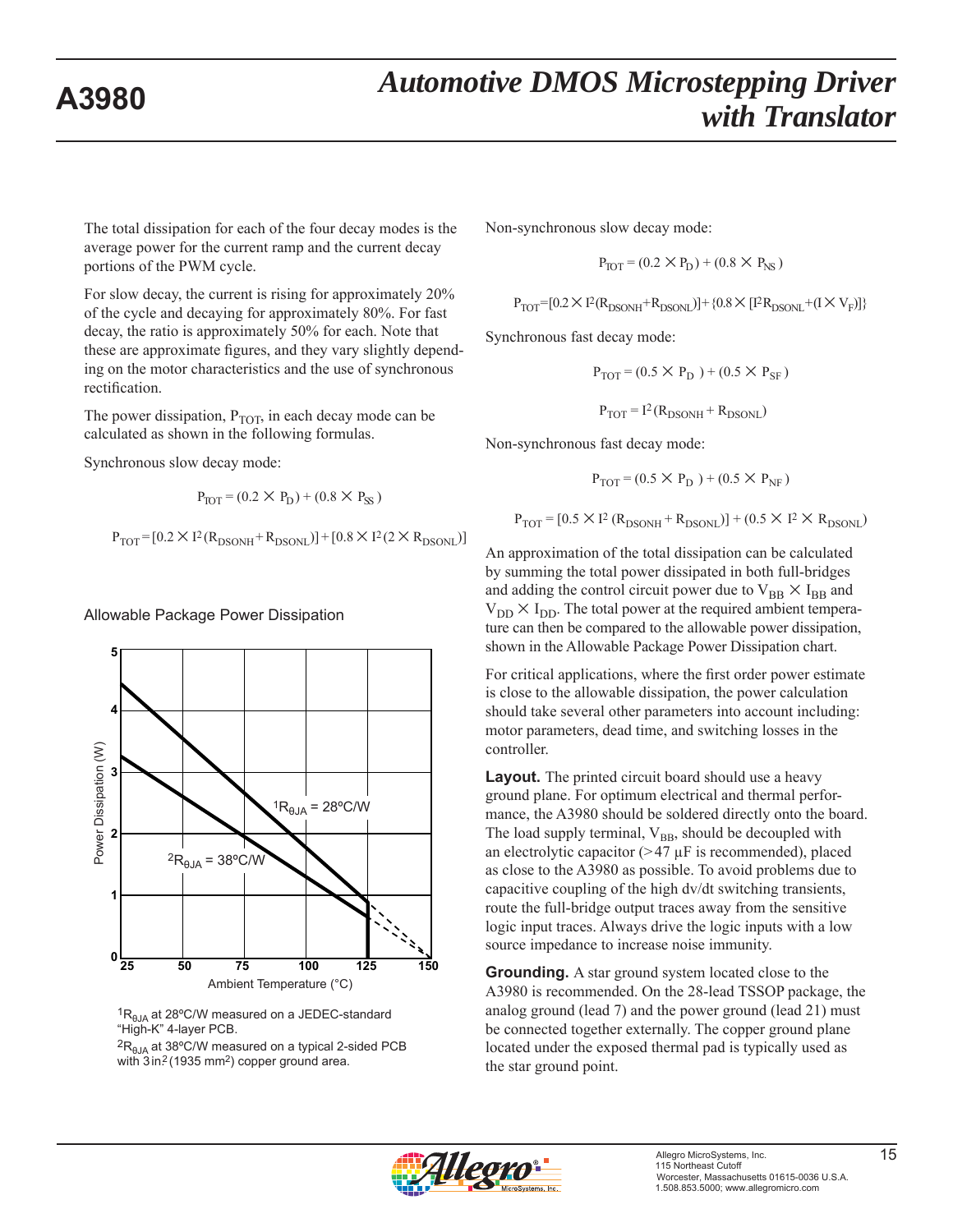**Current Sensing.** To minimize inaccuracies caused by ground-trace IR drops in sensing the output current level, the current-sense resistors  $(R<sub>S1</sub>$  and  $R<sub>S2</sub>$ ) should have an independent ground return to the star ground point. This path should be as short as possible. For low-value sense resistors, the IR drops in the printed circuit board sense resistor traces can be significant and should be taken into account. The use of sockets should be avoided as they can introduce variation in  $R<sub>S</sub>$  due to their contact resistance.

The recommended value of the sense resistor,  $R_S(\Omega)$ , is given by

$$
R_S = 0.5 / I_{\text{TripMAX}}
$$

up to a maximum of 1 Ω for  $I_{TripMAX}$  of 0.5 A. Below 0.5 A,  $R<sub>S</sub>$  should be 1  $\Omega$ , and V<sub>REF</sub> reduced accordingly, as shown in the following table.

|              | Recommended   |              |  |  |  |  |
|--------------|---------------|--------------|--|--|--|--|
| $I_{MAX}(A)$ | $R_S(\Omega)$ | $V_{REF}(V)$ |  |  |  |  |
| 0.1          | 1.00          | 0.8          |  |  |  |  |
| 0.2          | 1.00          | 1.6          |  |  |  |  |
| 0.3          | 1.00          | 2.4          |  |  |  |  |
| 0.4          | 1.00          | 3.2          |  |  |  |  |
| 0.5          | 1.00          | 4.0          |  |  |  |  |
| 0.6          | 0.83          | 4.0          |  |  |  |  |
| 0.7          | 0.71          | 4.0          |  |  |  |  |
| 0.8          | 0.63          | 4.0          |  |  |  |  |
| 0.9          | 0.56          | 4.0          |  |  |  |  |
| 1.0          | 0.50          | 4.0          |  |  |  |  |

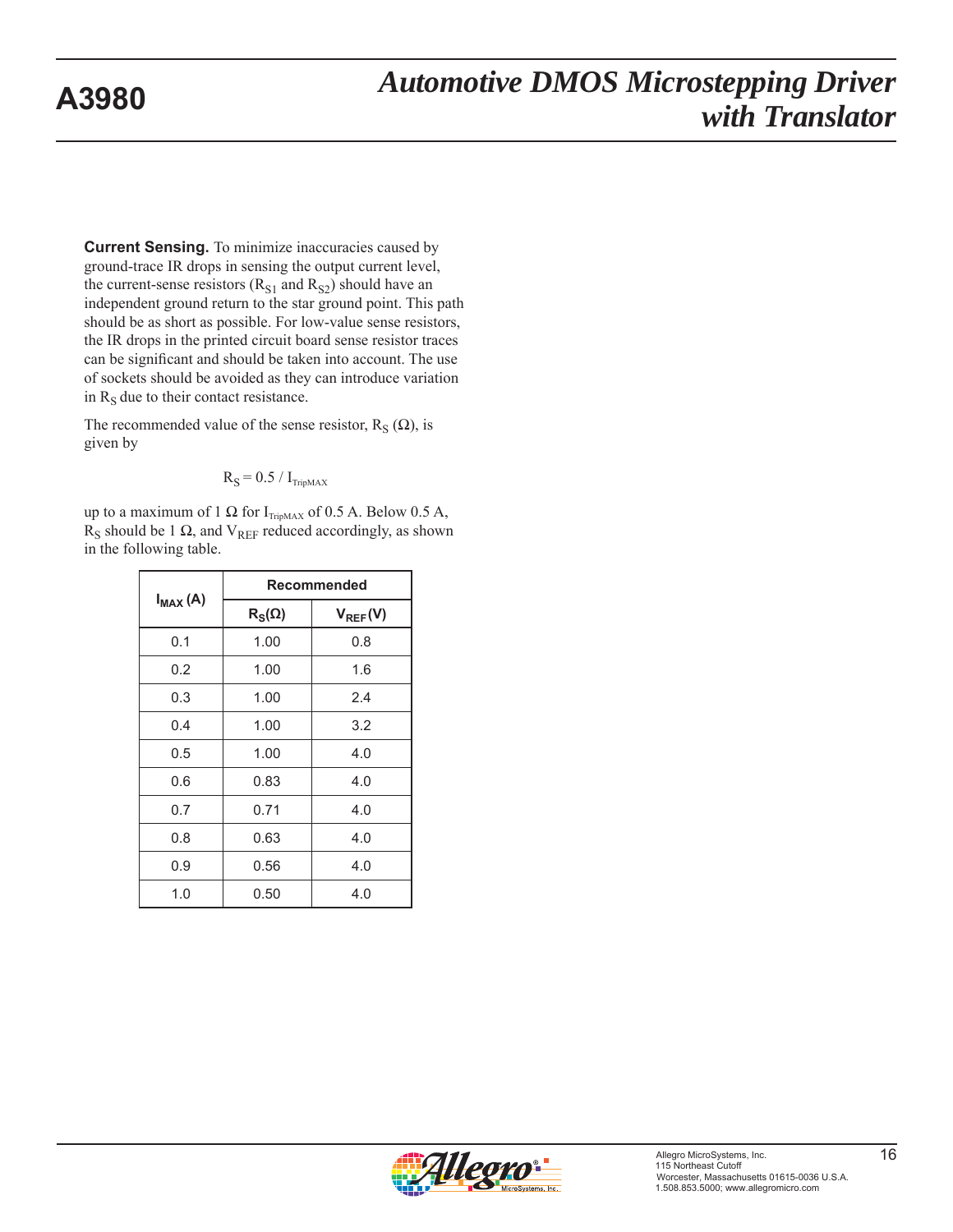

| <b>Name</b>        | <b>Description</b>                                | <b>Number</b> |
|--------------------|---------------------------------------------------|---------------|
| SENSE1             | Sense resistor for full-bridge 1                  | 1             |
| <b>SR</b>          | Enable synchronous rectification                  | 2             |
| <b>DIR</b>         | Logic input                                       | 3             |
| OUT <sub>1</sub> A | Output A for for full-bridge 1                    | 4             |
| <b>PFD</b>         | Mixed decay setting                               | 5             |
| RC <sub>1</sub>    | Analog input for fixed off-time for full-bridge 1 | 6             |
| <b>AGND</b>        | Analog ground                                     | 7             |
| <b>REF</b>         | Current trip reference voltage input              | 8             |
| RC <sub>2</sub>    | Analog input for fixed off-time for full-bridge 2 | 9             |
| <b>VDD</b>         | Logic supply voltage                              | 10            |
| OUT2A              | Output A for for full-bridge 2                    | 11            |
| MS <sub>2</sub>    | Logic input                                       | 12            |
| MS1                | Logic input                                       | 13            |
| SENSE2             | Sense resistor for full-bridge 2                  | 14            |
| VBB2               | Load supply 2                                     | 15            |
| FF <sub>1</sub>    | Fault flag 1                                      | 16            |
| FF <sub>2</sub>    | Fault flag 2                                      | 17            |
| OUT2B              | Output B for for full-bridge 2                    | 18            |
| <b>STEP</b>        | Logic input                                       | 19            |
| <b>VREG</b>        | Regulator decoupling                              | 20            |
| <b>PGND</b>        | Power ground                                      | 21            |
| <b>VCP</b>         | Reservoir capacitor                               | 22            |
| CP <sub>1</sub>    | Charge pump capacitor 1                           | 23            |
| CP <sub>2</sub>    | Charge pump capacitor 2                           | 24            |
| OUT1B              | Output B for for full-bridge 1                    | 25            |
| <b>ENABLE</b>      | Logic input                                       | 26            |
| <b>SLEEP</b>       | Logic input                                       | 27            |
| VBB1               | Load supply 1                                     | 28            |

Terminal List Table